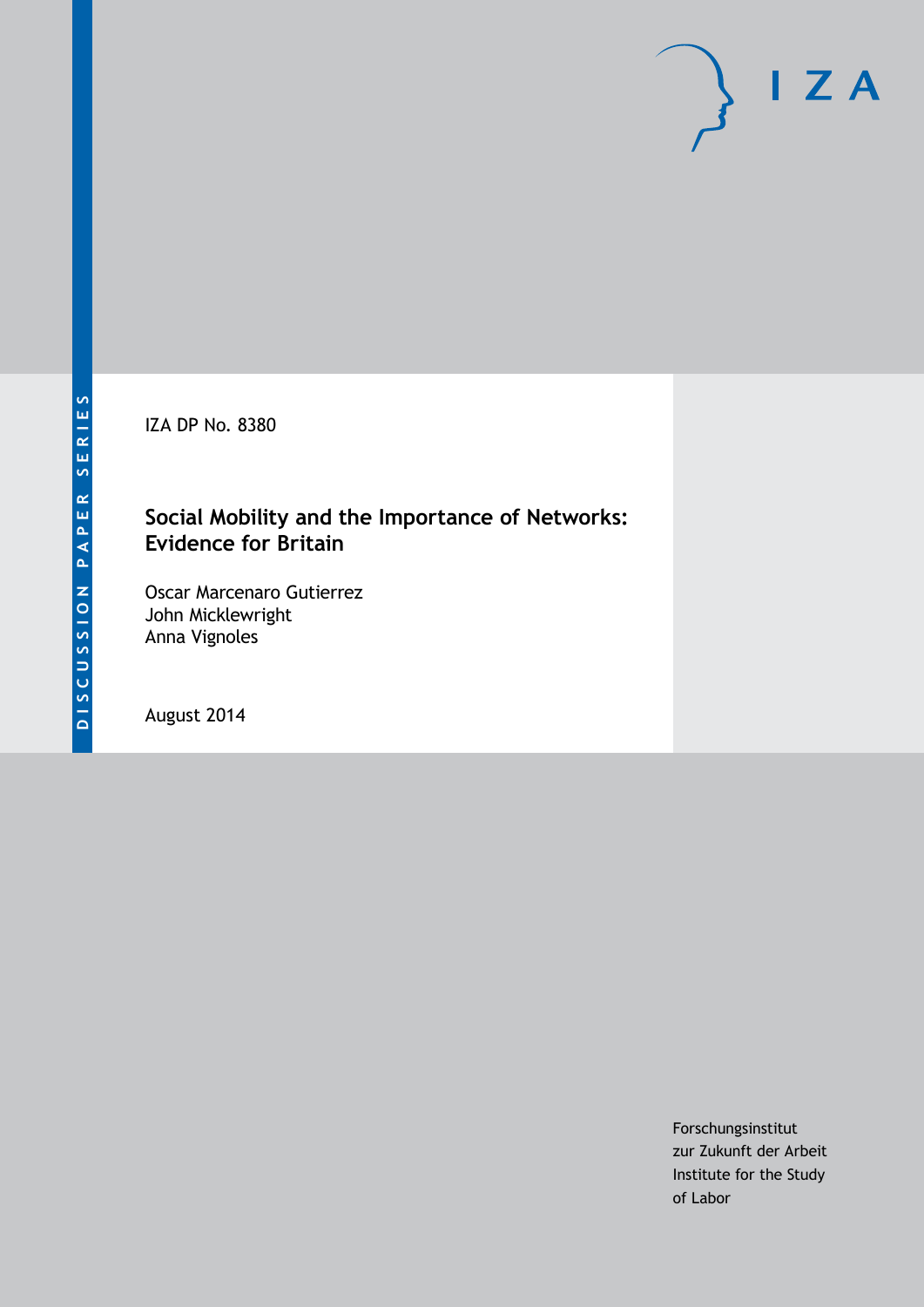# **Social Mobility and the Importance of Networks: Evidence for Britain**

### **Oscar Marcenaro Gutierrez**

*University of Malaga*

# **John Micklewright**

*Institute of Education, London and IZA*

# **Anna Vignoles**

*University of Cambridge* and IZA

Discussion Paper No. 8380 August 2014

IZA

P.O. Box 7240 53072 Bonn Germany

Phone: +49-228-3894-0 Fax: +49-228-3894-180 E-mail: [iza@iza.org](mailto:iza@iza.org)

Any opinions expressed here are those of the author(s) and not those of IZA. Research published in this series may include views on policy, but the institute itself takes no institutional policy positions. The IZA research network is committed to the IZA Guiding Principles of Research Integrity.

The Institute for the Study of Labor (IZA) in Bonn is a local and virtual international research center and a place of communication between science, politics and business. IZA is an independent nonprofit organization supported by Deutsche Post Foundation. The center is associated with the University of Bonn and offers a stimulating research environment through its international network, workshops and conferences, data service, project support, research visits and doctoral program. IZA engages in (i) original and internationally competitive research in all fields of labor economics, (ii) development of policy concepts, and (iii) dissemination of research results and concepts to the interested public.

<span id="page-1-0"></span>IZA Discussion Papers often represent preliminary work and are circulated to encourage discussion. Citation of such a paper should account for its provisional character. A revised version may be available directly from the author.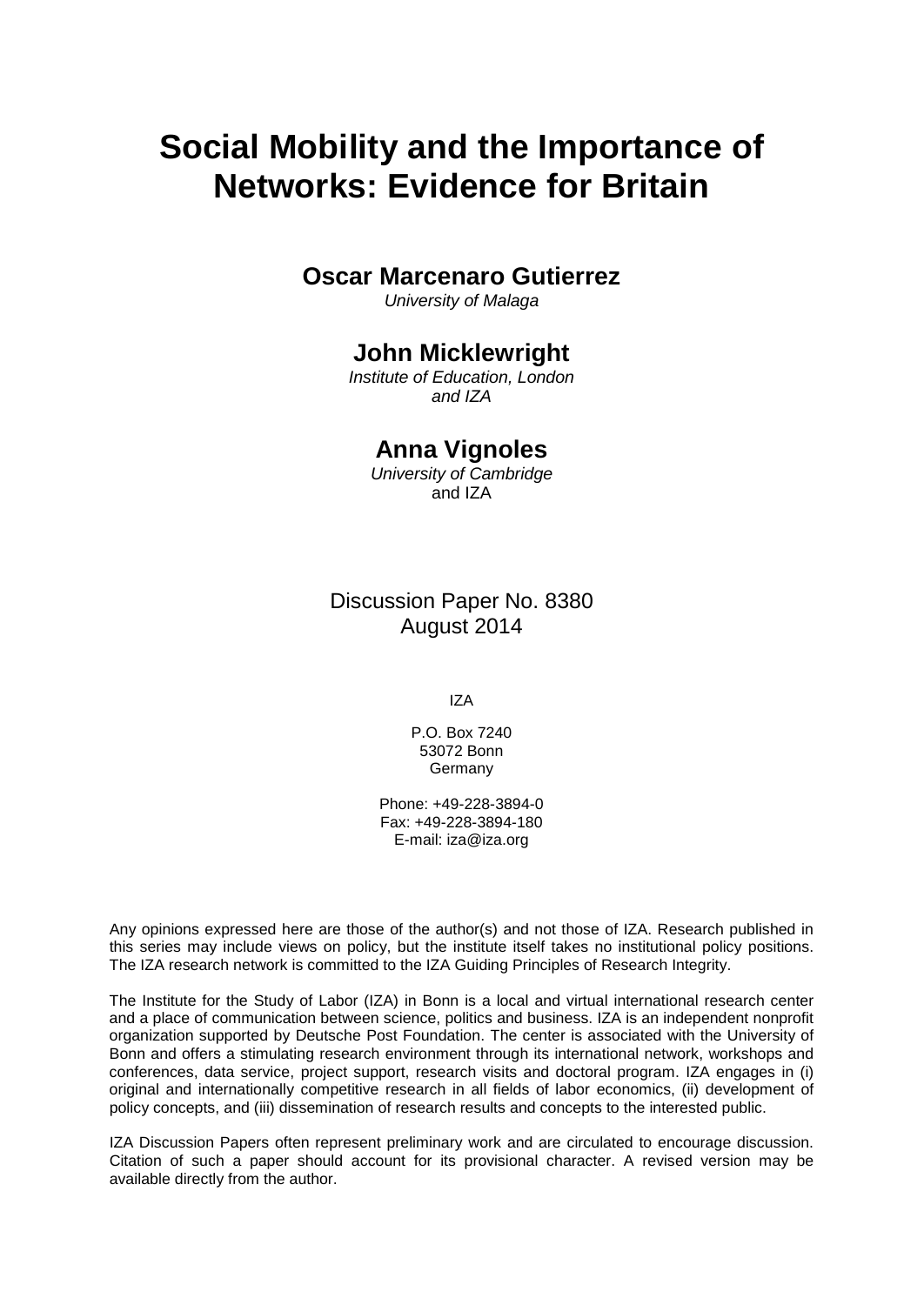IZA Discussion Paper No. 8380 August 2014

# **ABSTRACT**

# **Social Mobility and the Importance of Networks: Evidence for Britain[\\*](#page-1-0)**

Greater levels of social mobility are widely seen as desirable on grounds of both equity and efficiency. Debate on social mobility in Britain and elsewhere has recently focused on specific factors that might hinder social mobility, including the role of internships and similar employment opportunities that parents can sometimes secure for their children. We address the help that parents give their children in the job market using data from the new age 42 wave of the 1970 British Cohort Study. We consider help given to people from all family backgrounds and not just to graduates and those in higher level occupations who have tended to be the focus in the debate in Britain. Specifically, our data measure whether respondents had ever had help to get a job from (i) parents and (ii) other relatives and friends and the form of that help. We first assess the extent and type of help. We then determine whether people from higher socio-economic status families are more or less likely to have such help and whether the help is associated with higher wages and higher occupations. Our paper provides insight into whether the strong link between parental socio-economic background and the individual's own economic success can be explained in part by the parents assisting their children to get jobs. We find parental help to have a strong social gradient. But we are unable to identify a clear link between any particular type of help  $$ advice, help through contacts etc. – and individuals' wages or occupations.

JEL Classification: J62

Keywords: social mobility, networks, family, wages

Corresponding author:

John Micklewright Department of Quantitative Social Science Institute of Education University of London 20 Bedford Way London WC1H 0AL United Kingdom E-mail: [J.Micklewright@ioe.ac.uk](mailto:J.Micklewright@ioe.ac.uk)

We are grateful to the Centre for Longitudinal Studies, Institute of Education, London for their support for this work.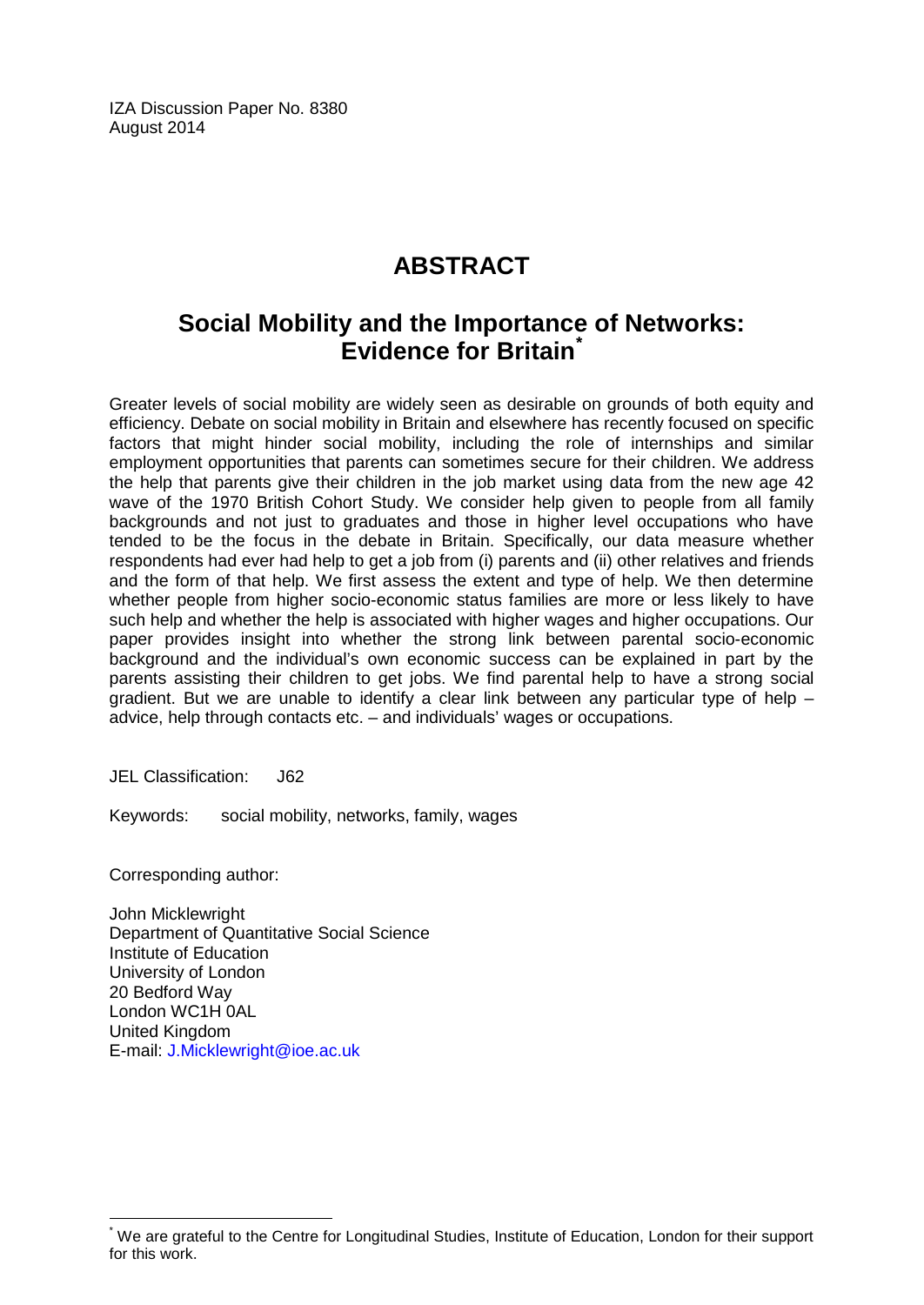# **1. Introduction**

The desire to achieve a socially mobile society, in which every person can succeed regardless of who their parents are, is the professed aim of every major party in the UK (Cabinet Office, 2011). Despite this, levels of intergenerational social mobility remain relatively low (Ermisch, Jantti & Smeeding 2012). As a consequence, there is a lot of interest in whether help in the job market from families and their networks strengthens the intergenerational transmission of advantage and hence is a brake on social mobility e.g. Cabinet Office (2009, 2012) and Macmillan, Tyler and Vignoles (2013). There is interest in the issue in other countries too e.g. Bingley, Corak and Westergård-Nielsen (2011). Much of the discussion in the UK focuses on the upper end of the socio-economic distribution. For example, there are concerns about access to the professions, especially of graduates, and over the role of unpaid or poorly paid internships that affluent parents can sometimes secure for their children. Viewed in this light, personal connections and social networks provide the brake on mobility described and the only issue is how big a brake this represents.

But connections and networks may operate at all levels in the labour market so that their effects on economic advantage and social mobility may be both more widespread and less obvious than at first sight. In contrast to much of the literature for the UK, we investigate the help given by parents, other relatives, and friends to people who work in the full range of occupations and who come from all family backgrounds. We draw on data from the newly available age 42 wave of the 1970 British Cohort Study (BCS70), which contains information on help received in the job market for a sample of over 9,000 individuals. We relate this help to the data collected on parental circumstances when the cohort members were aged 10. In doing so, we provide new evidence on the extent of social mobility in Britain, comparing the socio-economic status of the 42 year olds measured in 2012-13 to that of their parents over 30 years earlier in 1980, updating analyses such as that by Bukodi and Goldthorpe (2011). We also provide insight into the extent to which the use of connections and networks can explain the strength of the relationship between parental socio-economic background and an individual's own success in the labour market.

The paper contributes to the existing literature in two ways. First, as has been said, it provides more recent evidence on the extent of intergenerational social mobility for a cohort born in 1970 and adds to the controversial debate about the extent of social mobility in the UK (Blanden, Goodman, Gregg, & Machin, 2004; Blanden & Machin, 2004; Blanden, Gregg & Mcmillan, 2013; Goldthorpe & Mills, 2008; Gorard, 2008; Erikson & Goldthorpe, 2010; Goldthorpe, 2013).

Second, the paper draws on the literature on barriers to access to professional careers (Langlands, 2005; Macmillan, 2009; Macmillan, Tyler & Vignoles, 2013; Sutton Trust, 2005, 2006). Some studies within this literature have suggested that the use of networks is a possible mechanism by which social advantage is reproduced in the labour market. The empirical evidence on the role of networks is limited but shows that they are generally effective ways in which individuals can generate job offers, with positive impacts on their labour market success (Loury, 1977, 2006; Holzer, 1988). As networks are a form of social capital it is also clear that access to networks is likely to be socially graded (Coleman, 1990). Individuals will have different types of networks depending on their family situation, their past work experience and the current industry that they work in (Ioannides & Loury,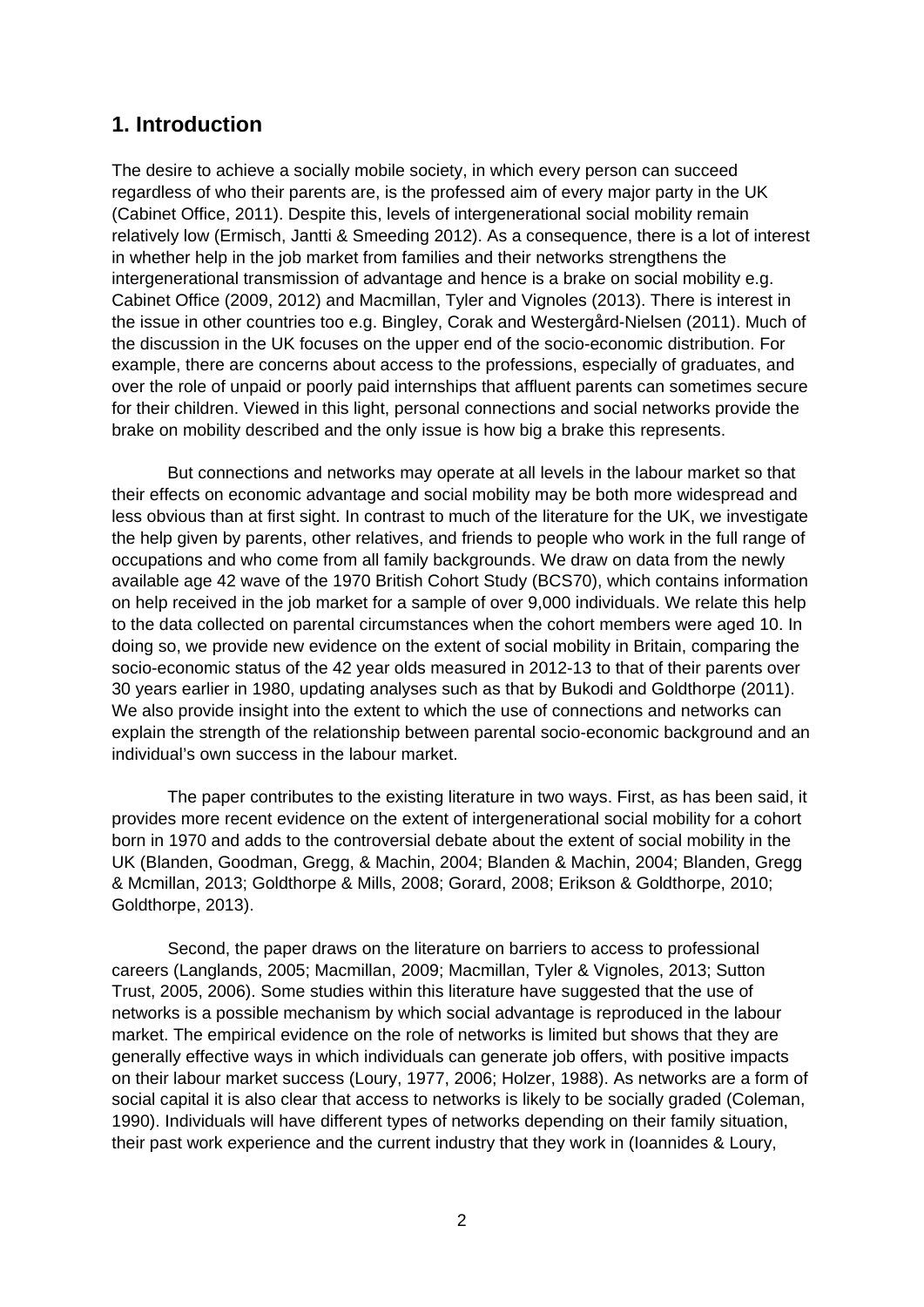2004; Fernandez & Castilla, 2001; Marsden and Gorman, 2001). To this extent, networks can potentially reinforce social and economic advantage.

Within this broader literature key papers have examined a specific form of network, closely related to the focus of this paper, namely the support that parents give their children in securing employment. For example, Bingley, Corak and Westergård-Nielsen (2011) consider the extent to which children are employed in the same organisations as their parents and find that wealthier fathers are more likely to have sons who have worked for the same employer, implying a social grading to this form of assistance. Corak and Piraino (2010) suggest that in Canada around 70% of the sons of the wealthiest fathers have worked in the same firm as their father at some point (see also Kramarz and Skans, 2006). Unfortunately our data do not have specific information on whether the individual has worked in the same firm as their father or mother but it does contain information on the types of help parents have provided. The types of help vary enormously. For instance, the data include information on whether the respondent received advice from his or her parents. Clearly one might argue that it is the role of all parents to provide advice and that this may not constitute something that is socially undesirable. By contrast, if a parent provides an internship for their child this may be problematic from a social mobility perspective. In our discussion of the data below we consider carefully the importance of how help from parents and friends is measured and hence the meaning of our findings.

Section 2 explains the BCS70 data that we use, contrasting this with other types of data that have or could be used to investigate the issues. Section 3 begins by documenting the extent and type of help received in the job market that is recorded in the data before analysing the association of this help with parental socio-economic status. In Section 4 we focus on help from parents. We report first on individuals' own subjective valuation of the help they have received before then using regression models to obtain an objective valuation in terms of wages and occupations. Section 5 concludes.

# **2. The BCS70 data**

The data we use are drawn from the age 42 sweep of BCS70, conducted in 2012-13. Some 9,800 cohort members responded, which represents about 60% of the original cohort. Respondents were interviewed face-to-face and the questions put to them included four on help in the job market from parents, other relatives and friends. First, respondents were asked:

*'Have your parents ever done any of the things on this card to help you to get any job you have ever had? Please include internships and placements, even if unpaid.'* Provided advice Helped with application forms Acted as a reference Recommended me to an employer that they work for or had worked for Recommended me to an employer that they did not work for Directly employed me Helped me find a job through people that they know Other (specify) No – none of these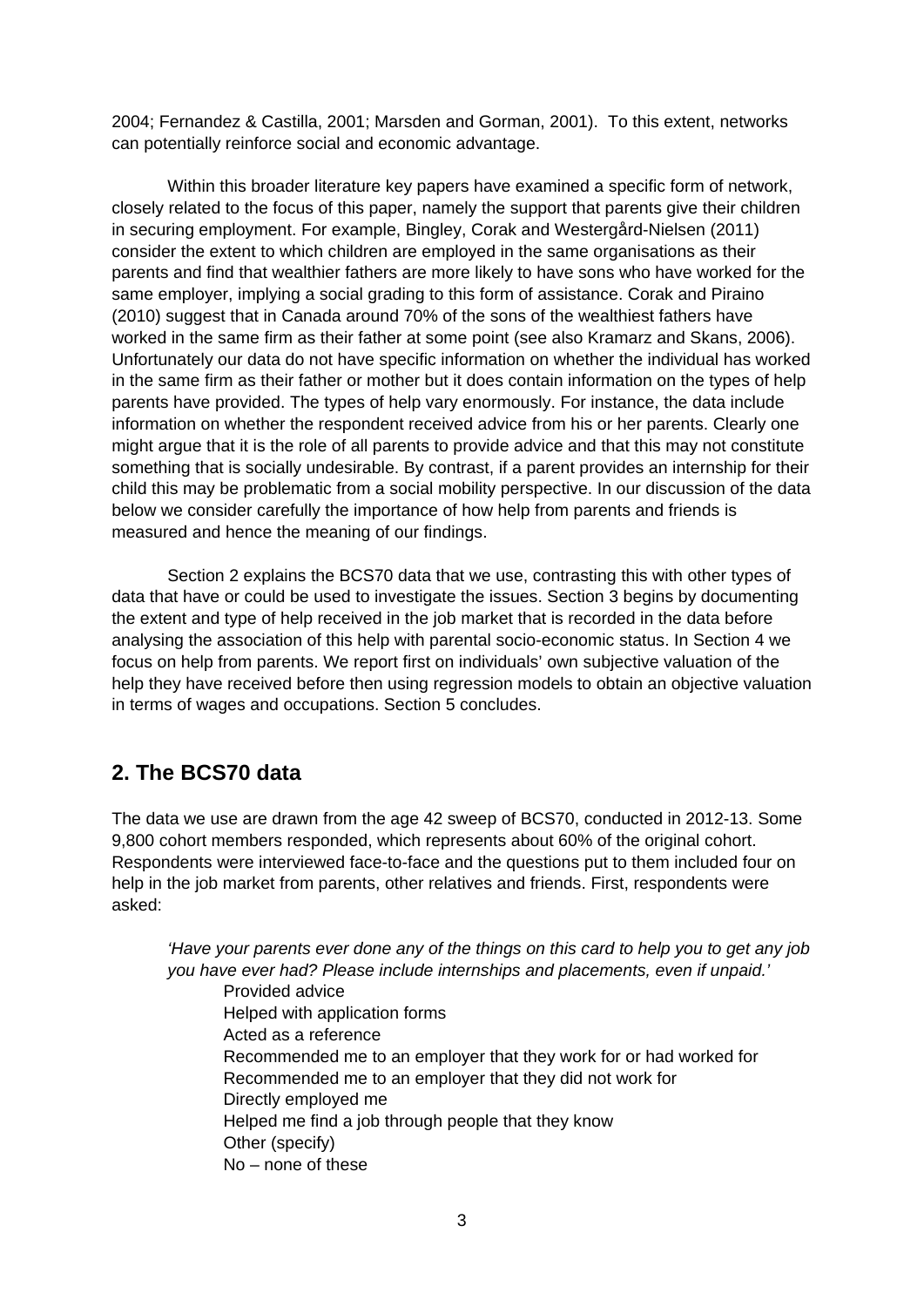All those types of help that were indicated were coded separately. Respondents were next asked:

*'In your judgement, how much has the help [of all types] that you received from your parents to get a job contributed towards your current occupation or career?'*[1](#page-11-0) A lot A little Or not at all?

Unfortunately the second question does not enable us to link the respondent's answer to the specific help provided. So if a parent provided many forms of help to their offspring, the second question can only provide us with an indication of whether the help provided overall was considered useful or not.

Cohort members were then asked the same two questions in respect of help from 'your friends or other relatives'. We make less use of the data resulting from these questions. The definition of a friend is less clear-cut than a parent and, in part associated with this, there is likely to be a greater problem of recall e.g. a friend who gave help 20 years ago by providing some advice could now be long-forgotten. The problem of recall is no doubt there for both sources of help however.

In both cases, namely parents and friends and other relatives, the 'help' may not always in fact be help in the sense of having a potentially positive impact. Help could limit an individual's chances of moving up a career ladder by encouraging restricted aspirations. The questions are not nuanced enough to deduce whether respondents would have reported receiving help if they perceived it to have limited their ambitions, although we do have their own valuation of the value of all the help they have received. In any case, respondents may not realise that the 'help' they received actually limited their options, though we test in our modelling whether the help they received is correlated with their subsequent economic success.

There are a number of additional limitations to the data. The questions on help cover the entire working lives to date of persons who entered the job market up to a quarter century prior to interview. First, there is the issue of recall bias. Those who received parental help and were successful in their endeavours may be more (or perhaps less) likely to remember that they received help. Second, even with complete measurement, we need to recognise that the data are very different to those that have been used in other studies of social networks, contacts and social mobility. For example, the data drawn on by Macmillan, Tyler and Vignoles (2013) from the Destinations of Leavers from Higher Education (DLHE) survey, which contain information on parental help, refer only to very recent graduates. Our BCS70 data refer to a much wider group of individuals, which is an advantage. But as a record of past help over 25 years to people now in mid-career they do not necessarily provide insight into what parents, other relatives and friends are currently doing in the UK job market to help young people, whether graduates or those who have never been to university. The nature of the current job market, including its structure of occupations, certainly differs from that first faced by the BCS70 respondents in the late 1980s. The much

<span id="page-5-0"></span>1 Asked only to those reporting any help. The question was not asked in respect of each type of help: the subjective valuation of 'the help that you received' therefore refers to all help of all types.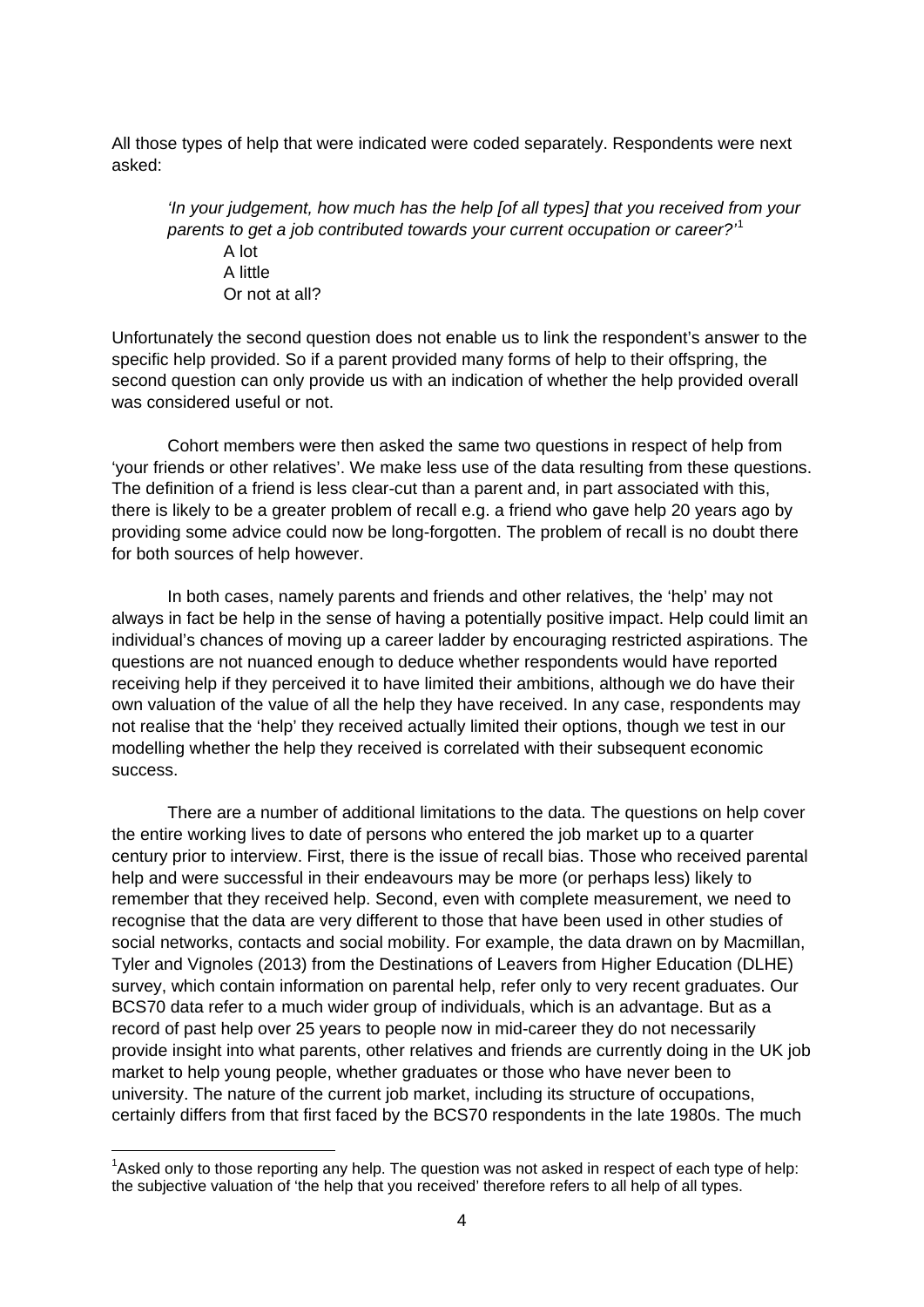greater prominence of white-collar internships is just one example. The decline in blue-collar jobs in manufacturing is another.

The BCS70 data also refer to help of various types that respondents' report, which contrasts with the information from the administrative registers used by Bingley, Corak and Westergård-Nielsen (2011) and by Corak (2010), that simply recorded whether parents and children had ever worked for the same employer. This administrative data does not suffer from recall bias and has the advantage of measuring something specific that we might say is clearly going to act as a break on social mobility. If children secure jobs in their parents' firms, this is a mechanism which would undoubtedly encourage intergenerational social immobility and reinforce, by definition, the status quo. By contrast our questions ask about a range of help that might be provided by parents, other relatives and friends, not all of which may be considered deleterious to society. As has been described, we have data on whether the individual received advice from his or her parents or had their help with application forms. These are perhaps desirable things for parents to do. The extent to which they are done and the impact that such assistance provides may be socially graded, in a similar way to other parent activities, such as reading aloud with your child. However, this does not mean that we want to discourage parents from doing these things. When we interpret our results we pay close attention to the meaning of the measures of help that we are using, and we largely focus on those that are arguably ways in which families may in some sense secure "unfair" advantage for their children, recognising that this is a highly contested notion. In particular we focus on specific measures which indicate the potential use of social or economic advantage to secure particular employment opportunities for a child, namely whether or not the parent provided the individual with help to get a job through the use of their contacts, and whether or not the parent recommended their child to a current or previous employer for a job.

Our strategy is to relate the help that BCS70 members report to their family socioeconomic status (SES) before they entered the job market. By contrast, current SES is best seen as an outcome variable that the help may have furthered. To do this, we link the age 42 data to the data collected from parents in the 1980s when the cohort members were aged 10. (The mean age of parents when the cohort members were aged 10 was 34 for fathers and 31 for mothers). The age 10 data provide information on two measures of SES: family income and parental socio-economic group (for the latter we take father's group or the mother's if the father's is missing). All the analysis that follows is conducted on the sample of individuals present in both the age 42 sweep and the earlier age 10 sweep. This means that we lose 753 cases of the total 9,841 in the age 42 sweep, giving us an analysis sample of 9,078 individuals. The cases lost include those not responding at age 42, immigrants to the UK since the age of 10 and individuals not present in the age 10 survey who then responded to subsequent sweeps.<sup>[2](#page-5-0)</sup>

Table 1 describes the social mobility that help in the labour market may – or may not – partly explain. It shows the distribution of cohort members' socio-economic group (SEG) at age 42 by parents' SEG at age 10. Reading across a row gives the percentages of children from the age 10 parental SEG who are in each SEG at age 42. The SEG classifications at the two ages are not identical despite the categories having the same names, but they are

<span id="page-6-0"></span> $<sup>2</sup>$  Immigrants who arrived between 1970 and 1980 may also not be present in our chosen sample as</sup> they were not all identified for the age 10 sweep. We are grateful to Matthew Brown for this information.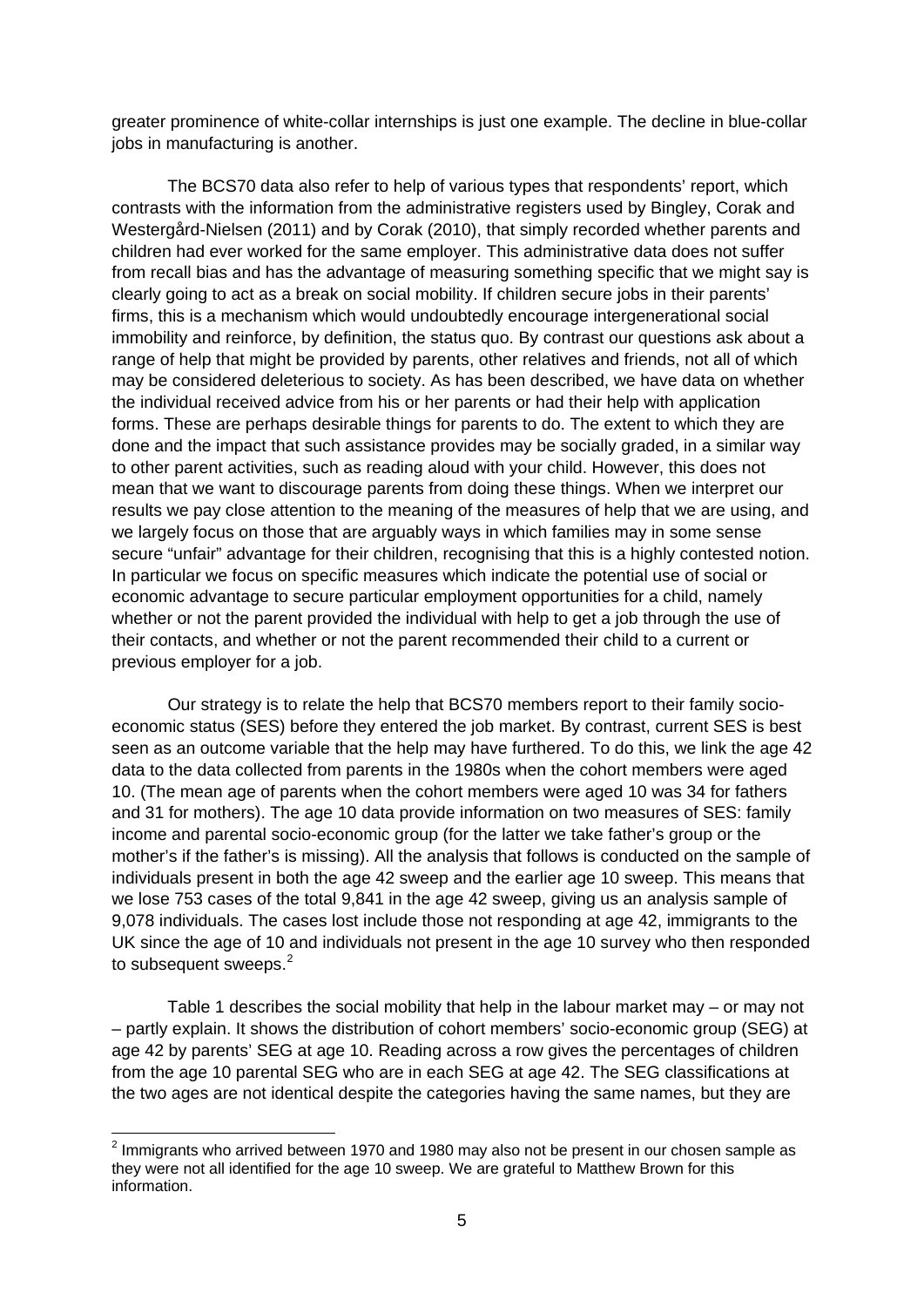sufficiently indicative for our purposes.<sup>[3](#page-6-0)</sup> SEG is missing for 9% of the sample at age 10 and 16% at age 42 (the latter includes a small number classified as 'other') but we include these groups in the table as an additional row and column respectively.

| Age 42 own SEG         |                  |                   |                    |                  |                 |       |         |         |         |
|------------------------|------------------|-------------------|--------------------|------------------|-----------------|-------|---------|---------|---------|
| Age 10 parental<br>SEG | Unskilled        | Partly<br>Skilled | Skilled-<br>Manual | Skilled<br>N-Man | Manage-<br>Tech | Prof. | Missing | Total   | (All)   |
| Unskilled              | 3.5              | 15.3              | 14.7               | 16.6             | 22.6            | 1.9   | 25.5    | 100.0   | (3.5)   |
| Partly Skilled         | 2.1              | 13.5              | 17.3               | 17.1             | 31.2            | 2.2   | 16.7    | 100.0   | (11.6)  |
| <b>Skilled Manual</b>  | $2.2\phantom{0}$ | 10.8              | 18.0               | 16.6             | 32.3            | 3.7   | 16.5    | 100.0   | (36.8)  |
| Sk. Non-Man.           | 1.1              | 8.0               | 11.0               | 18.2             | 41.8            | 5.8   | 14.0    | 100.0   | (10.3)  |
| Manage-Tech.           | 0.8              | 7.6               | 10.5               | 14.1             | 46.4            | 7.4   | 13.2    | 100.0   | (23.3)  |
| Professional           | 0.4              | 4.8               | 4.4                | 12.0             | 52.3            | 15.8  | 10.2    | 100.0   | (5.7)   |
| Missing                | 2.6              | 12.4              | 14.9               | 11.8             | 35.2            | 4.1   | 18.9    | 100.0   | (8.8)   |
| (AII)                  | (1.7)            | (10.1)            | (14.3)             | (15.5)           | (37.5)          | (5.3) | (15.7)  | (100.0) | (100.0) |

#### **Table 1. Parental SEG when cohort member aged 10 and own SEG at age 42 (row %)**

Notes. n=9078. The SEG categories are V, IV, IIIM, IIINM, II and I and refer to the Registrar General's Social Groups classification. The parental SEG is the father's occupation and if missing the mother's.

The figures in brackets in the final row and column show the distribution for the full sample at each age. These show that on average, there has been a clear upwards shift in the occupational levels of the children relative to those of their parents, reflecting the decline in blue collar jobs as observed earlier. For example there are many fewer cohort members in the 'skilled manual' group at age 42 than at age 10 (14% compared to 37%), while the opposite is true for the managerial-technical group where there has been a big rise in its importance (from 23% to 38%). The percentages in the interior of the table show the transition probabilities. For example, 68% of children with professional parents at age 10 were either in the professional group themselves at age 42 or were in the managerialtechnical group. The figures for children with unskilled, partly-skilled and skilled-manual parents reaching the professional or managerial technical level were only 25%, 33% and 36% respectively. The Transition probabilities differ somewhat for men and women. For example, while 75% of men with professional parents were in the professional/technical group themselves at age [4](#page-7-0)2, this is the case for only 62% of women (not shown).<sup>4</sup>

Blanden et al (2013) used the same data set to examine the relationship between age 10 parental SEG and the individual's own SEG at age 33, some ten years earlier than our data. Although the SEG categories are not completely consistent due to differences in the classification of socio-economic groups, Blanden et al. (2013) found that 70% of children with professional parents at age 10 (category 7, Table 4) were either in the professional or the lower managerial groups by age 33 (categories 6 and 7, Table 4). Thus when we consider these individuals further on in their careers at age 42, we continue to find that the

 $3$  The age 10 classification refers to the 1970 version of the Registrar General's Social Groups classification and the age 42 classification refers the 1990 version.

<span id="page-7-0"></span><sup>4</sup> The t-statistic for the test of the difference is 3.2. Note however that all transition probabilities to higher level occupations are lower for women on account of the higher percentage with SEG missing at age 42: 20% compared to 11% for men.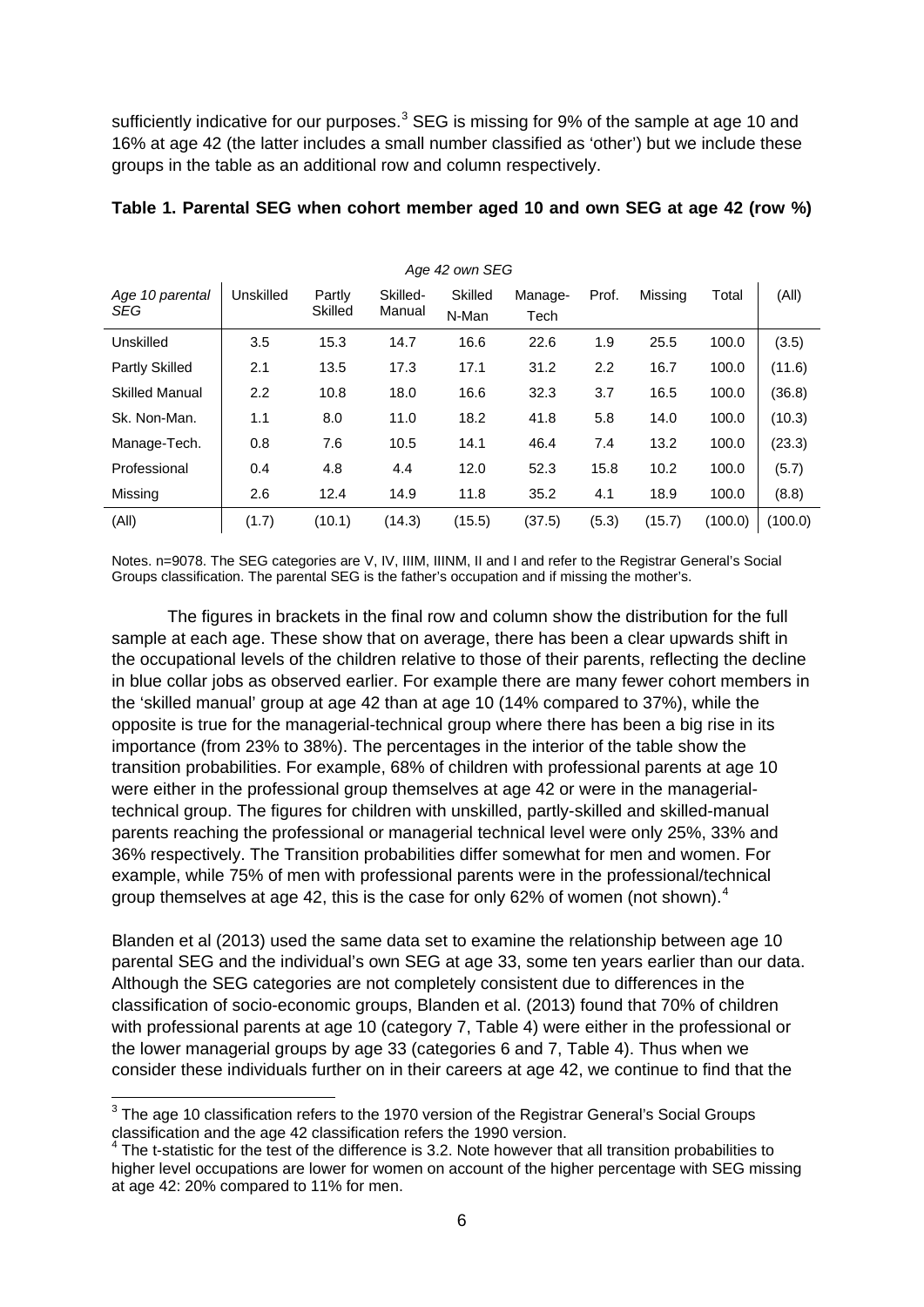vast majority of children from professional backgrounds also achieve higher level occupations.

## **3. Who gets help in the job market?**

Table 2 shows the percentages of our sample who report receiving help in the job market at some point in their working lives by type of help received as measured by BCS70, distinguishing between (i) parents and (ii) other relatives and friends. Just over half of men (55%) report receiving help from parents and just under half of women (47%). And about a half of both sexes (48%) report help from other relatives and friends. Parental and relative/friend help tend to go together (or at least their reporting tends to) although the overlap is far from complete: about 30% of the sample – a bit more for women and a bit less for men – report neither source of help. This figure indicates that the use of family and other networks is not ubiquitous, as proposed earlier, at least as measured in the BCS70 data.

| Table 2. Prevalence of help from parents and friends (cell %) |  |  |
|---------------------------------------------------------------|--|--|
|---------------------------------------------------------------|--|--|

#### *a) Men*

|                   | Help from other relatives or friends |      |       |  |
|-------------------|--------------------------------------|------|-------|--|
| Help from parents | No                                   | Yes  | Total |  |
| No                | 28.5                                 | 16.2 | 44.7  |  |
| Yes               | 23.2                                 | 32.1 | 55.3  |  |
| Total             | 51.7                                 | 48.3 | 100.0 |  |

#### *b) Women*

|                   | Help from other relatives or friends |      |       |  |  |
|-------------------|--------------------------------------|------|-------|--|--|
| Help from parents | No                                   | Yes  | Total |  |  |
| No                | 33.2                                 | 19.6 | 52.8  |  |  |
| Yes               | 18.7                                 | 28.5 | 47.2  |  |  |
| Total             | 51.9                                 | 48.1 | 100.0 |  |  |

Note. n = 4356 (men) and 4722 (women)

What types of help did people receive? As we have noted, some forms of help are potentially more worrying from a social mobility perspective than others. Table 3 is restricted to those individuals who do report help of some sort – the figures show the percentage receiving each type of help for the sub-sample of all those receiving any help. The percentages sum to more than 100 as more than one type can be received. Advice is easily the most common source of help from parents, reported by over two-thirds of men and nearly three-quarters of women. The second most common assistance from parents is help with application forms, which again features more prominently for women. Next comes help through contacts, reported by 29% of men getting any help from parents and 21% of women. This is a form of parental support that we have argued should be seen in a different light to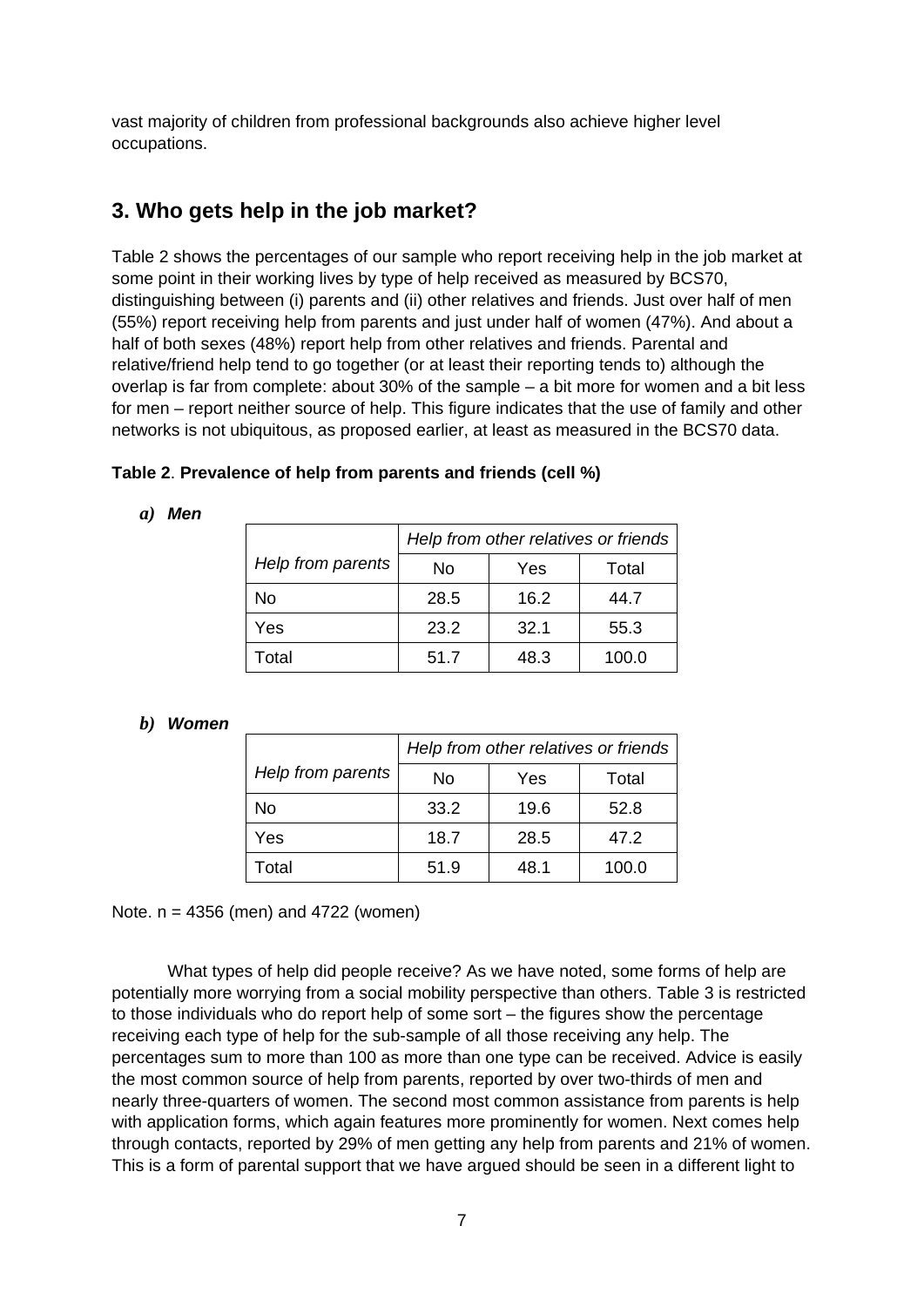just having advice. Given that about half of respondents report parental help of any type, these figures imply that about 1 in 6 of all men and 1 in 10 of all women say they have been helped by parents in this way. Recommendation to a former or current employer, which we have argued is another type of help that is particularly important to consider, is next in importance: 19% of men reporting any help and 15% of women.

| Type of help:                          |         | Men                            | Women   |                                |
|----------------------------------------|---------|--------------------------------|---------|--------------------------------|
|                                        | parents | Other<br>relatives/<br>friends | parents | Other<br>relatives/<br>friends |
| Provided advice                        | 67.9    | 40.6                           | 73.0    | 42.1                           |
| Help with application form             | 31.9    | 14.8                           | 38.8    | 25.3                           |
| Acted as a referee                     | 12.6    | 35.2                           | 7.8     | 42.6                           |
| Recommended to current/former employer | 18.9    | 37.0                           | 14.6    | 27.4                           |
| Recommended to another employer        | 9.7     | 13.4                           | 5.3     | 7.7                            |
| Directly employed me                   | 16.7    | 14.0                           | 10.4    | 8.4                            |
| Helped find job through contacts       | 29.3    | 25.4                           | 20.6    | 15.8                           |
| Financial                              | 0.5     | 0.3                            | 0.2     | 0.1                            |
| Other                                  | 0.8     | 0.6                            | 1.1     | 0.8                            |
| Missing                                | 0.5     | 0.6                            | 0.5     | 0.4                            |

**Table 3**. **Percent receiving each type of help among those receiving any help**

Notes. Sample sizes in the four columns are 2408, 2105, 2229, and 2270. Percentages do not sum to 100 as more than one type of help may have been received. The base for the calculation in each case is all persons receiving any type of help.

The pattern is rather different for help from other relatives and friends. Advice is still a very prominent source of help but is reported by less than half of both men and women. Acting as a referee is almost as common as advice for men and equally so for women. Recommendation to a current or former employer is reported by about 1 in 3 people getting any help, much more than for help from parents, which reflects the fact that work and social life intersect for many people.

We now show how the probability of receiving help varies with parental SES. We first consider income. Figure 1 shows the percentages of the sample receiving parental help and help from other relatives and friends of any kind by categories of total net family income in £ per week at age 10.<sup>[5](#page-7-0)</sup> Information on income is missing for 13.4% of the sample. Those missing income information are similar, in terms of the help they receive, to those with complete income data<sup>[6](#page-9-0)</sup>. The income groups are very unequal in size – the intervals £50-99, £100-149, and £150-199 contain about 80% of the sample.

<span id="page-9-0"></span> $5$  This is a measure of household earned and unearned income, consisting of the combined gross income of mother and father. Child benefits were not included but other sources of earned and unearned income were.

<sup>&</sup>lt;sup>6</sup> Parental help was received in 51.3% of cases where age 10 income is missing and help from other relatives and friends in 52.1%.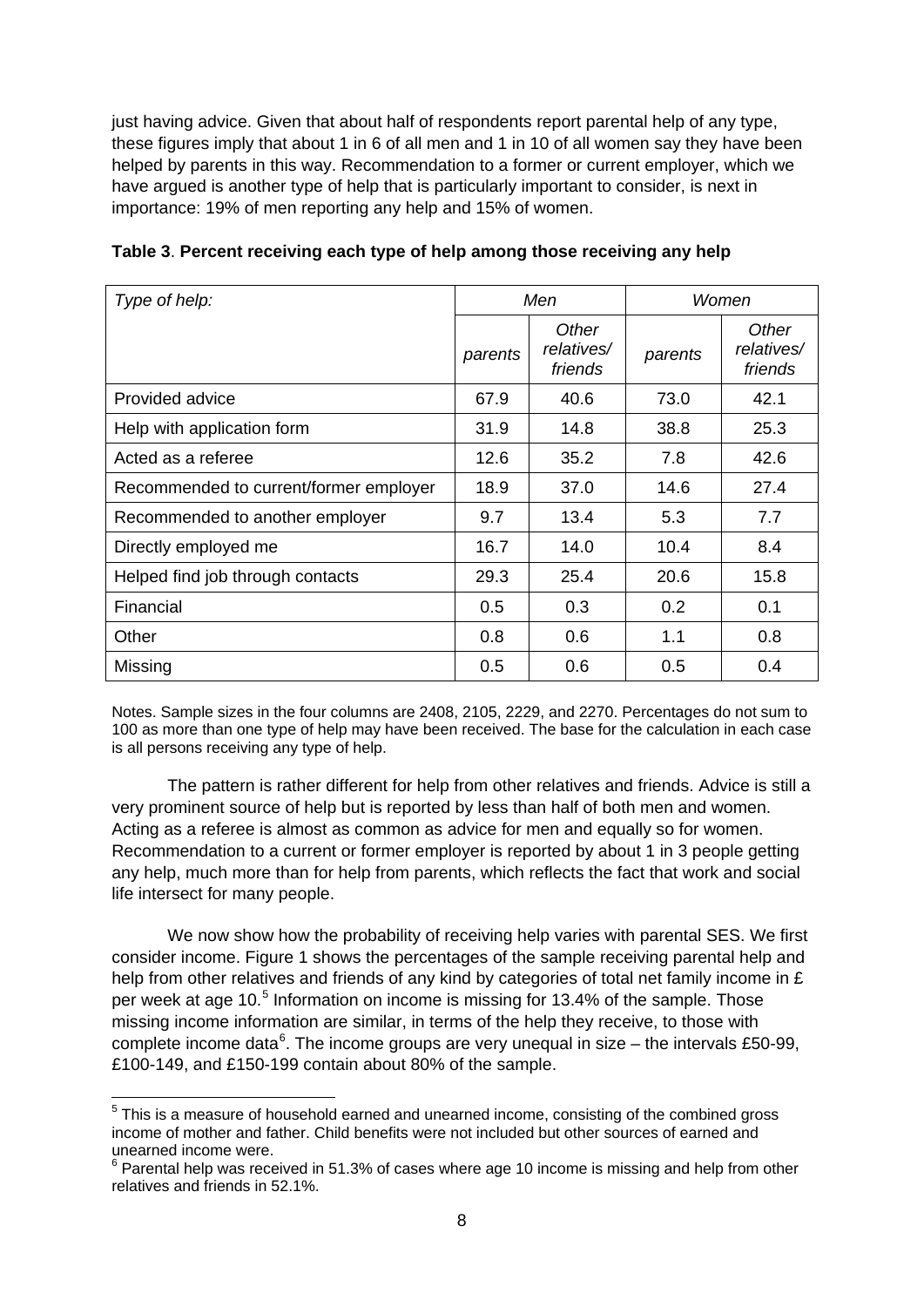



The probability of reporting help from parents rises substantially with income, from 34% in the bottom group of under £50 to 64% in the top group of £250 or more (each of these two groups contains about 6% of the sample).<sup>[7](#page-10-0)</sup> But there is a much flatter relationship for help from other relatives and friends with only a modest rise across the income distribution from 47% to 52%.

Figure 2 shows results for our other measure of SES at age 10, parental socioeconomic group. A similar pattern holds to that for income, at least in terms of the sign of the SES gradient. There is a higher probability of receiving parental help in higher SEGs: it is 40% and 44% in the bottom two groups and 61% and 60% in the top two groups. But the probability of receiving help from other relatives and friends differs little between different occupational groups. Broadly speaking therefore, the picture obtained of the social gradient in both types of help is robust to the SES measure used. There is little difference in the pattern by gender with either measure.

Note.  $n = 7862$ 

<span id="page-10-0"></span> $7$  We have combined two intervals, under £35 and £35-£49, containing 122 cases and 360 cases respectively, to form the bottom group shown in the graph. The percentages receiving parental help differ sharply in these two groups but the imprecision in the estimate for the under £35 interval due to the small sample size led us to combine the groups as described.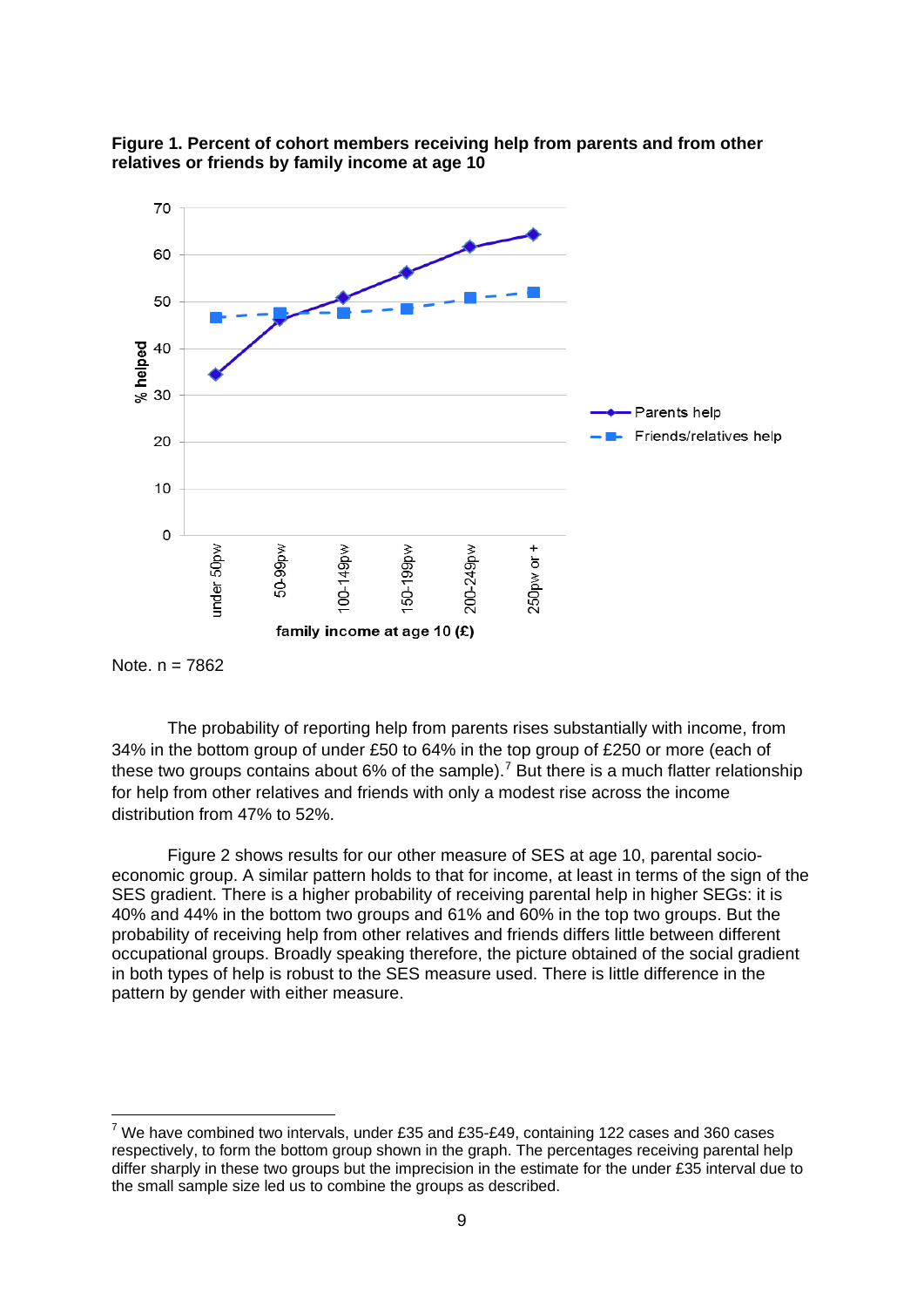

#### **Figure 2. Percent of cohort members receiving help from parents and from other relatives or friends by parental SEG at age 10**

Note. n = 8280

We now probe the social gradient for different types of help, restricting the analysis to help from parents as we believe it is likely to be better measured. We take parental SEG as our measure of family background but the findings are similar using family income. Table 4 shows the percentages reporting (i) advice, (ii) help with application forms, (iii) recommendation by a parent to a current or former employer, and (iv) help to find a job through a parental contact ('people that they know'). In contrast to Table 3, we now take the base for the calculations as all individuals in the parental SEG group concerned, whether they had any help or not: the figures show the percentage of all individuals in each group receiving that particular kind of help.

<span id="page-11-0"></span>The results for advice are not surprising – this is the most common form of help from parents and, since it is also socially graded, it is a major driver in the SEG gradient that we have already seen in Figure 2. A quarter of the sample with unskilled parents reports advice from them, rising to a half for those with at least one professional parent. The probability of help with applications – the second most frequent form of parental assistance – also rises significantly with parental SEG. But it is notable that neither help in finding a job through contacts nor a recommendation to a current or former employer appears strongly associated with higher parental SEG. Broadly speaking, these forms of parental help seem equally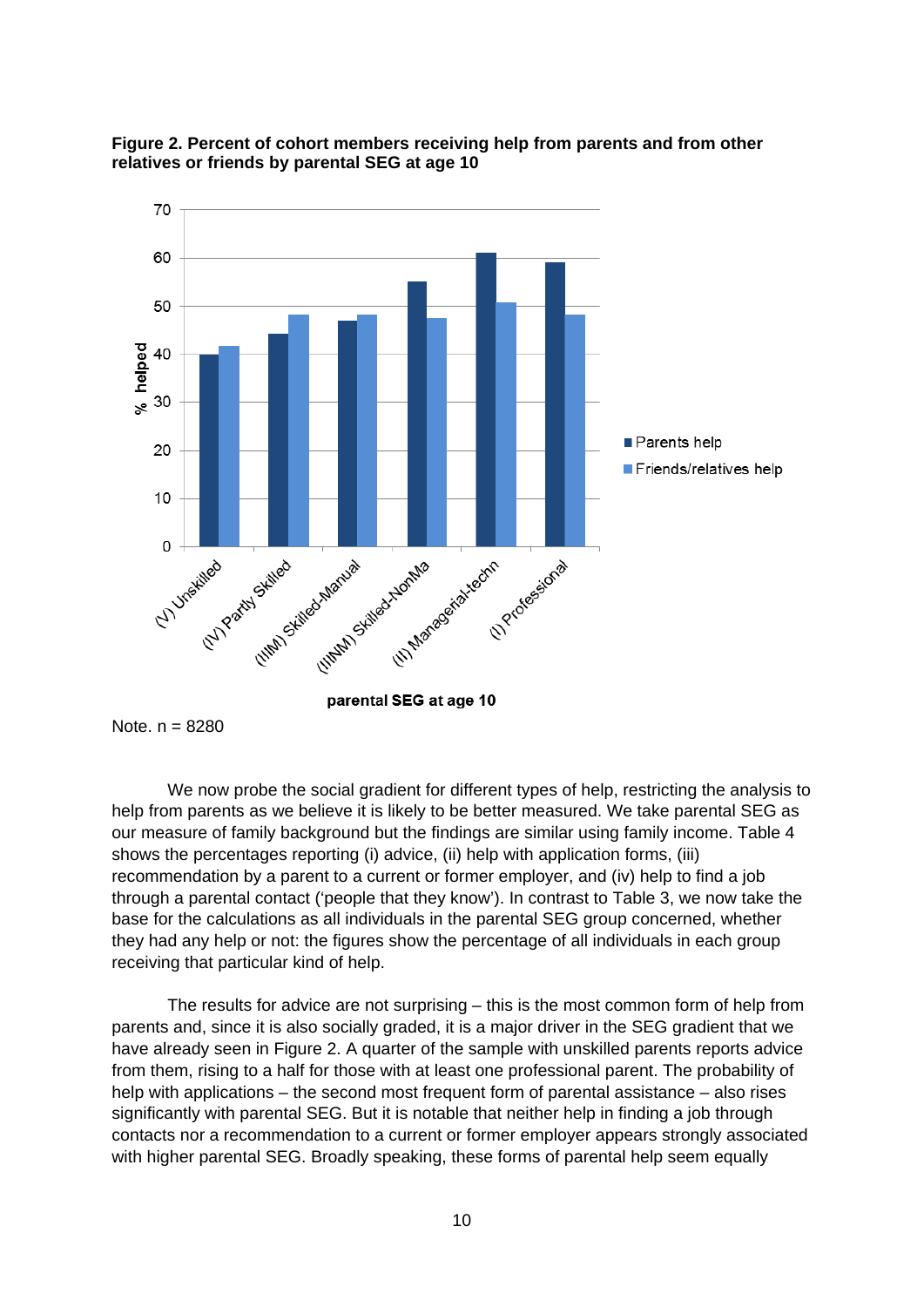common for people from different family backgrounds (there is just a small increase in the prevalence of use of contacts in managerial and professional families.)

|                        |  | Table 4. Percent of cohort members receiving help from parents of various types by |  |  |  |
|------------------------|--|------------------------------------------------------------------------------------|--|--|--|
| parental SEG at age 10 |  |                                                                                    |  |  |  |
|                        |  |                                                                                    |  |  |  |

| Parental SEG at age 10:   | Provided<br>advice | Help with<br>applications | Recommend<br>to<br>current/<br>former<br>employer | <b>Helped find</b><br>job through<br>contacts |
|---------------------------|--------------------|---------------------------|---------------------------------------------------|-----------------------------------------------|
| Unskilled                 | 24.8               | 12.7                      | 6.7                                               | 11.8                                          |
| <b>Partly Skilled</b>     | 29.2               | 14.8                      | 8.7                                               | 11.7                                          |
| <b>Skilled Manual</b>     | 31.2               | 14.8                      | 8.8                                               | 12.2                                          |
| <b>Skilled Non-Manual</b> | 39.9               | 21.5                      | 8.7                                               | 12.3                                          |
| Managerial-technical      | 45.6               | 23.3                      | 9.1                                               | 15.6                                          |
| Professional              | 48.8               | 26.6                      | 7.1                                               | 14.3                                          |

Notes. n=9078. The values for the group with parental SEG missing are 30.7%, 13.9%, 7.8% and 9.4%.

# **4. What is the value of the help received from parents?**

Thus far we have simply considered the relationship between whether a person received help from their parents and their socio-economic background. We have shown that some but not all types of help provided by parents are socially graded. Of course even if all parents provide help to their children in a number of different ways, such help may not be equally valuable. Parents who are wealthier and have higher occupational status may be more able to provide the kind of help that leads to greater economic success. Whilst we do have information on whether the individuals themselves think the help was useful, this is not necessarily a good way to determine whether more advantaged parents provide the kind of help that leads to greater labour market success. An individual may have found their parents' help useful, perhaps in securing them a job, but it does not necessarily mean that this enabled them to make as much progress career wise as the help provided by wealthier parents. To judge the average effectiveness of the help provided by parents we estimate the impact of receiving that help on individuals' eventual labour market success at age 42, measured by wages and by occupational group.

We start however, by first considering the subjective valuation by the cohort member: the question on 'how much has the help to get a job contributed towards your current occupation or career'. As discussed in Section 2, the information generated from this question is limited by the fact that although we know whether the help provided was deemed useful, we cannot be sure exactly what type of help the individual was referring to. Table 5 shows the distribution of answers for those receiving any help by parental SEG at age 10. Broadly speaking, a bit more than a third of the sample view the help they received as having contributed not at all, a third think it contributed a little, and a bit less than a third see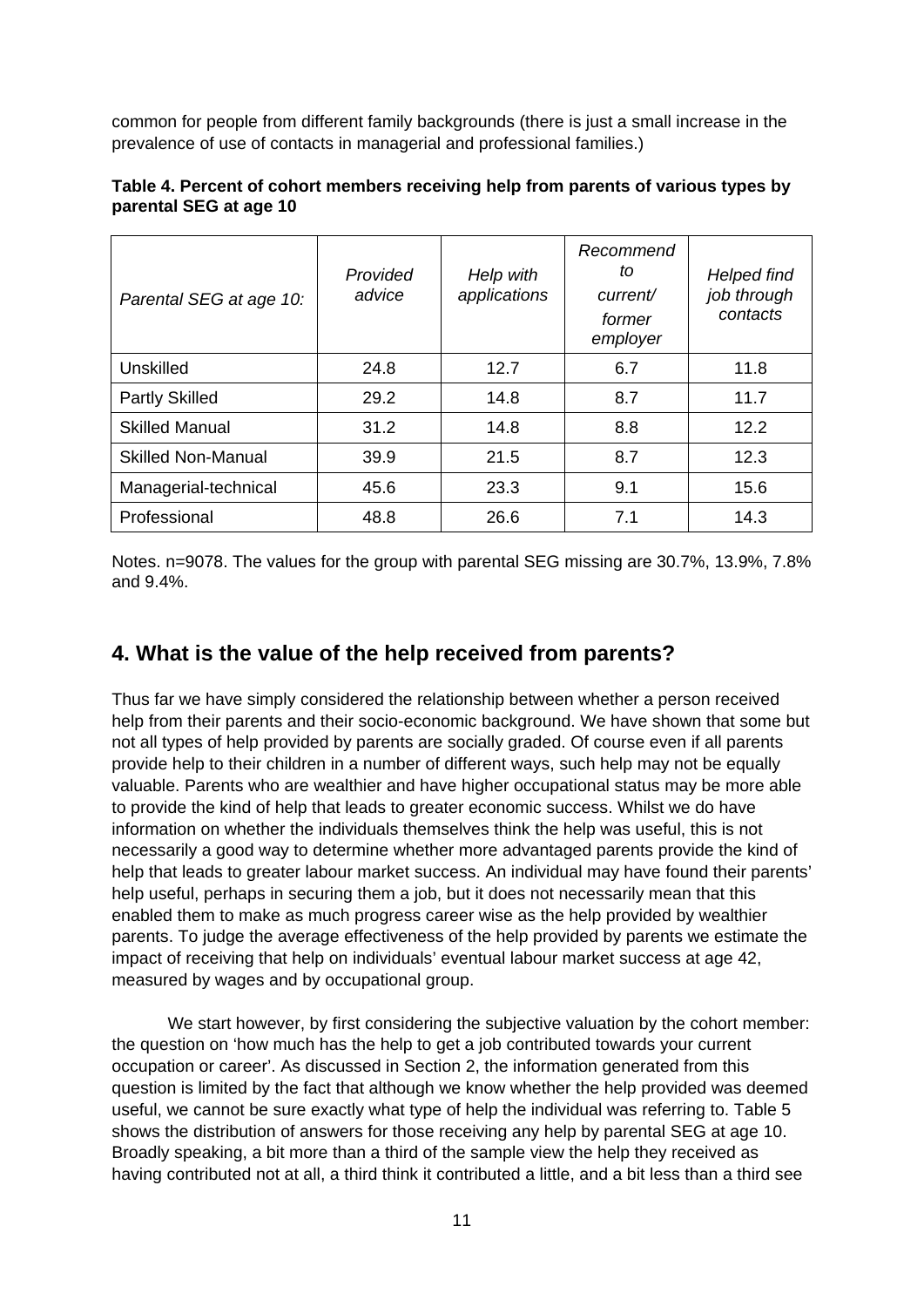it as having been contributed a lot. The figures vary little by parental SEG: for example the percentage responding 'a lot' is 27% for those with partly skilled manual parents and 25% for those with professional parents.

|                           | Contribution of help to current<br>occupation or career |       |      |       |
|---------------------------|---------------------------------------------------------|-------|------|-------|
| Parental SEG age 10       | None                                                    | Total |      |       |
| Unskilled                 | 36.8                                                    | 25.6  | 37.6 | 100.0 |
| <b>Partly Skilled</b>     | 38.2                                                    | 34.1  | 27.7 | 100.0 |
| <b>Skilled Manual</b>     | 37.7                                                    | 30.5  | 31.8 | 100.0 |
| <b>Skilled Non-Manual</b> | 37.2                                                    | 35.0  | 27.8 | 100.0 |
| Managerial-technical      | 35.3                                                    | 33.4  | 31.3 | 100.0 |
| Professional              | 38.9                                                    | 36.0  | 25.1 | 100.0 |
| Missing                   | 39.3                                                    | 28.5  | 32.2 | 100.0 |
| All                       | 37.2                                                    | 32.3  | 30.5 | 100.0 |

**Table 5. Own valuation of parental help by parental SEG at age 10 for all receiving any help (row %)**

Notes. n=9078

We now attempt to provide an objective valuation of the help provided. We estimate a wage regression, where the dependent variable is log of the gross monthly wage of the individual at age 42 and we relate this to an individual's socio-economic background, their years of education and their ability, as measured by maths test score at age 10 (standardised to have a mean of zero and standard deviation of one). To ensure a parsimonious specification, to ease interpretation and to avoid multi-colinearity between different measures of parental socio-economic background, we only include parental SEG at age 10 (results are robust to using parental income instead). We estimate the model separately for men and women. To this standard wage equation we then add terms indicating whether the individual received a particular kind of help from their parent. We interpret a positive significant coefficient on the help variables as indicative that the help provided had some labour market value. Any impact of parental SEG on wages that comes through the child achieving more years in education or having higher ability at age 10 (for a discussion of the mechanisms see e.g. Haveman & Wolfe, 1995) will be picked up by the coefficients on those variables – we wish to measure only the impact of parental help in the labour market over and above that coming through education and ability. We interpret any significant reduction in the magnitude of the coefficients on the parental SEG variables once the network variables are included as indicative evidence that parental networks and help are one route through which individuals from more socio-economically advantaged backgrounds secure labour market advantage. We then consider whether similar findings hold when we use SEG at 42 as opposed to earnings as the dependent variable. This latter model also provides a rather larger sample size – we have 6,131 observations in the wage regressions but 7,657 in the models of SEG.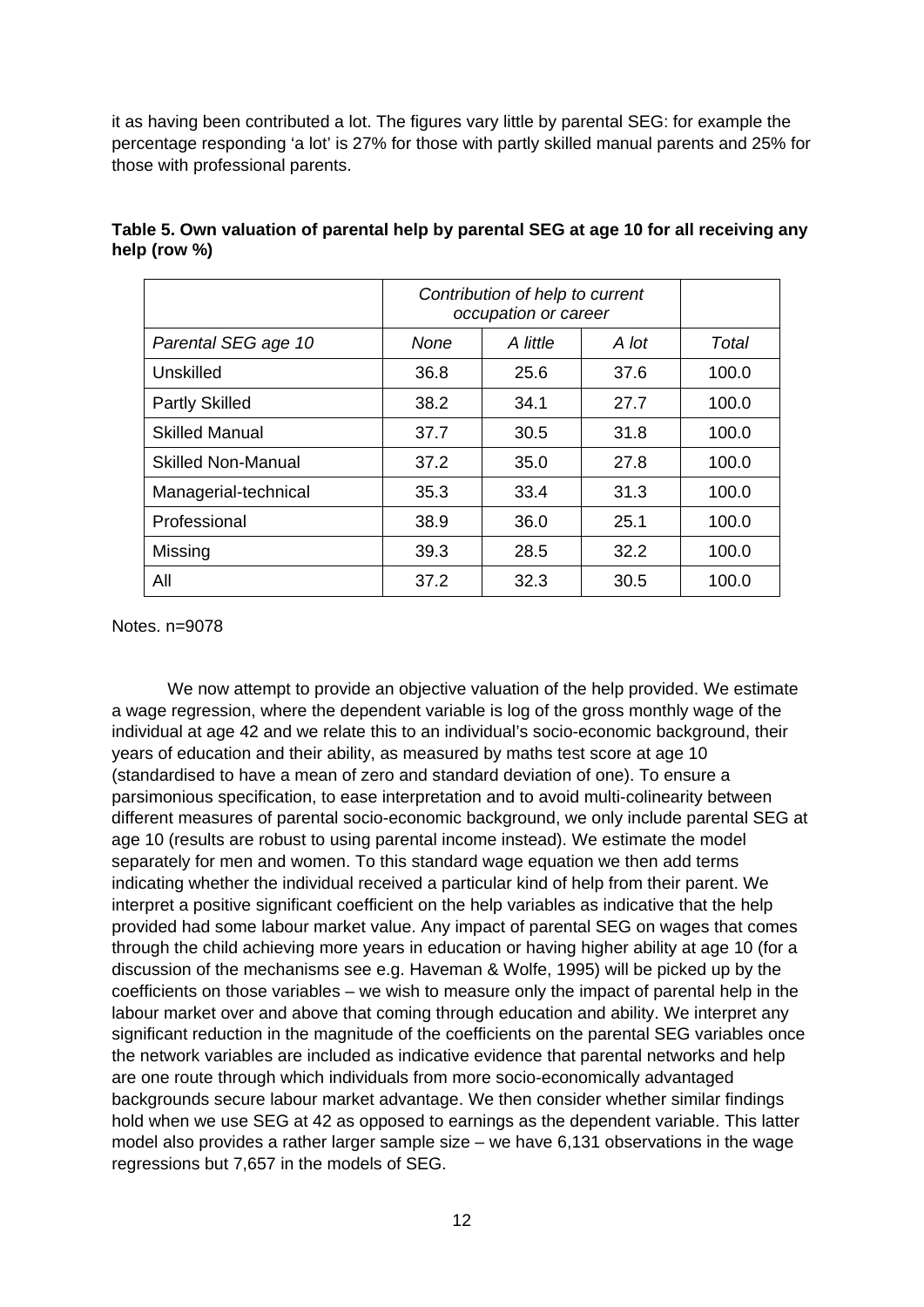Our work comes with caveats. First, we cannot interpret the coefficient on parental help as a causal parameter. Clearly it may be that individuals who are likely to do well in the labour market are also more likely to secure assistance from their parents. We therefore note that our results are associative only. Second, our estimates will suffer from bias if the help variables are measured with error, either due to recall bias or because they are not posed in such a way as to obtain accurate information about how the individual was assisted by his or her parents. We cannot determine the direction of the bias since it may not be classical measurement error if some types of individuals are more or less likely to misreport the help they received e.g. those who come from advantaged backgrounds or those who secure very good jobs.

Table 6 reports the results from the wage regression for men and Table 7 for women. The model in column 1 includes background variables only, including parental SEG. Column 2 reports on a model including just a single dummy variable indicating that any help from parents was received. Column 3 adds additional controls to distinguish the type of help reported.

The results for men in column 1 show a substantial association of wages with parental SEG, conditional on years of education and ability at age 10: having a professional parent is associated with wages at age 42 that are about 28% higher on average than if the individual had a skilled manual parent (the excluded base category). A managerial-technical parent is associated with an average 19% wage premium and a skilled non-manual parent 17%. By contrast, for women Table 7 generally shows no statistically significant association of wages with parental SEG except that women with professional parents have earnings that are on average 19% higher than women with a skilled manual parent, conditional on the education and ability measures which themselves have estimated coefficients that are notably larger than for the men (by between 20 and 60%). For women, the association of parental occupation at age 10 and offspring wages at age 42 appears largely accounted for by the measures of years of education and ability.

The dummy variable in column 2 in each table is statistically insignificant – we find no evidence for either men or women of higher average wages for those reporting parental help of any type. Column 3 then assess whether there are any additional wage premia associated with the different types of help. This specification seeks to determine whether, even if there is no overall impact from receiving help, perhaps some specific types of help might be associated with greater labour market success. Again however, we find no significant impact of any type of help on wages at age 42 for men or for women.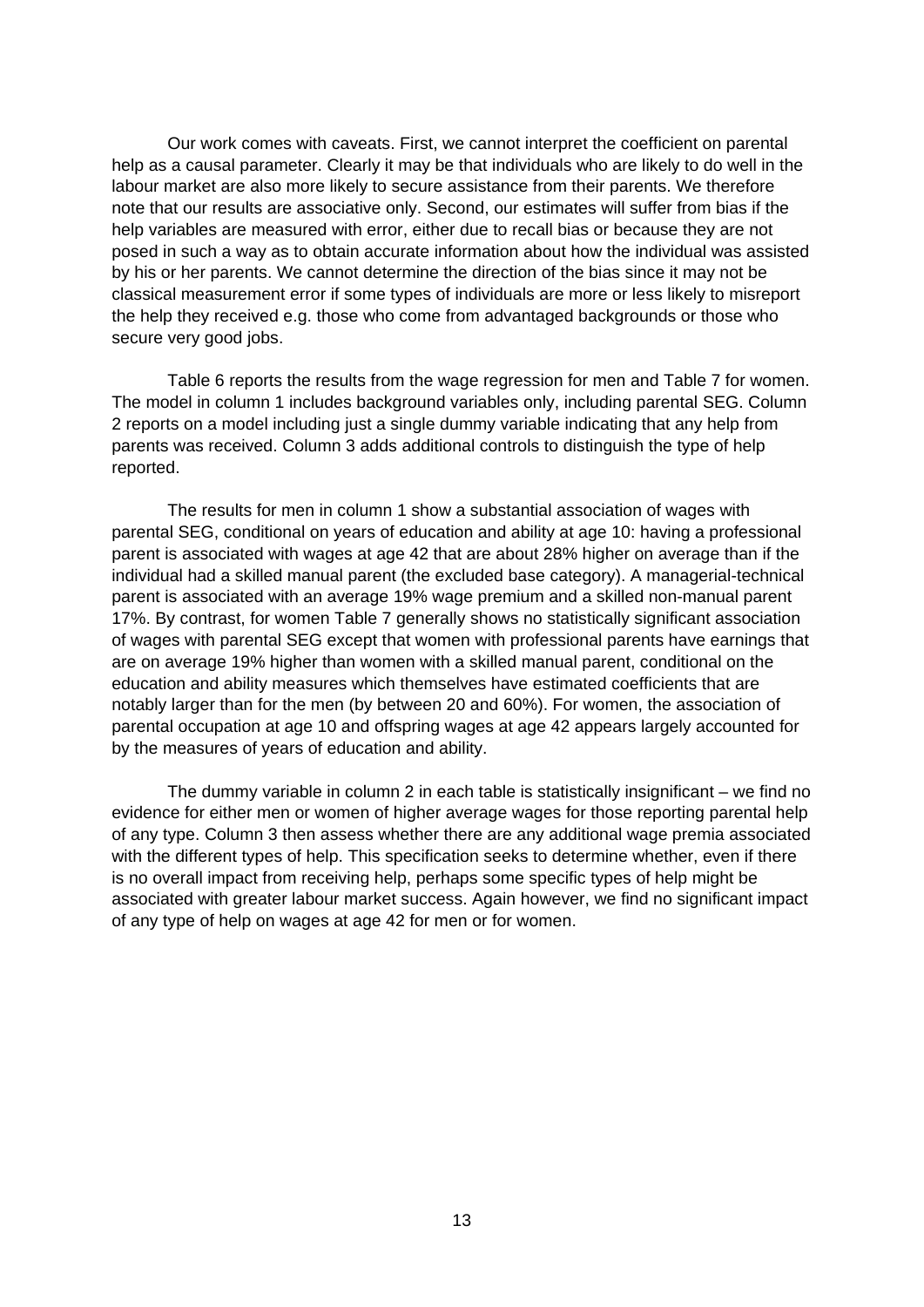**Table 6. The relationship between parental help and age 42 log gross monthly wages: males**

|                                      | Spec. I    | Spec. II       | Spec. III         |
|--------------------------------------|------------|----------------|-------------------|
| Years of education                   | $0.046***$ | $0.046***$     | $0.045***$        |
|                                      | (0.005)    | 0.005          | 0.005             |
| Maths score aged 10 (std.)           | $0.102***$ | $0.102***$     | $0.102***$        |
|                                      | (0.017)    | 0.017          | 0.017             |
| Maths score missing                  | $-0.007$   | $-0.008$       | $-0.008$          |
|                                      | (0.037)    | 0.037          | 0.037             |
| Professional                         | $0.254***$ | $0.252***$     | $0.253***$        |
|                                      | (0.062)    | 0.063          | 0.063             |
| Managerial-technical                 | $0.171***$ | $0.168***$     | $0.169***$        |
|                                      | (0.040)    | 0.040          | 0.040             |
| <b>Skilled Non-Manual</b>            | $0.161***$ | $0.159***$     | $0.159***$        |
|                                      | (0.050)    | 0.050          | 0.050             |
| <b>Partly Skilled</b>                | $-0.100**$ | $-0.100**$     | $-0.098**$        |
|                                      | (0.050)    | 0.050          | 0.050             |
| Unskilled                            | $-0.075$   | $-0.073$       | $-0.072$          |
|                                      | (0.085)    | 0.085          | 0.085             |
| <b>SEG Missing</b>                   | $0.104*$   | $0.104*$       | $0.102*$          |
|                                      | (0.057)    | 0.057          | 0.057             |
| Advice                               |            |                | $-0.152$          |
|                                      |            |                | 0.357             |
| Help with application form           |            |                | $-0.170$          |
|                                      |            |                | 0.358             |
| Referee                              |            |                | $-0.205$          |
|                                      |            |                | 0.364             |
| Recommend to current/former employer |            |                | $-0.188$          |
|                                      |            |                | 0.361             |
| Recommend to another employer        |            |                | $-0.147$          |
|                                      |            |                | 0.373             |
| Directly employed me                 |            |                | $-0.165$          |
|                                      |            |                | 0.360             |
| Helped find job through contacts     |            |                | $-0.207$          |
|                                      |            |                | 0.357             |
| Financial                            |            |                |                   |
|                                      |            |                |                   |
| Other                                |            |                | $-0.326$          |
|                                      |            |                | 0.418             |
| Parents help type Missing            |            |                |                   |
|                                      |            |                |                   |
| Receive any parental help            |            | 0.023<br>0.030 | $-0.124$<br>0.221 |
| Constant                             | $7.311***$ | 7.299***       | 7.626***          |
|                                      |            |                |                   |
|                                      | (0.064)    | 0.066          | 0.424             |
|                                      | 2,966      | 2,966          | 2,966             |
| n                                    |            |                |                   |
| R-squared                            | 0.089      | 0.090          | 0.090             |

Notes. Standard errors in brackets. \*\*\*, \*\* and \* indicate significance at the 1%, 5% and 10% levels respectively. The excluded category of parental SEG at age 10 is Skilled Manual.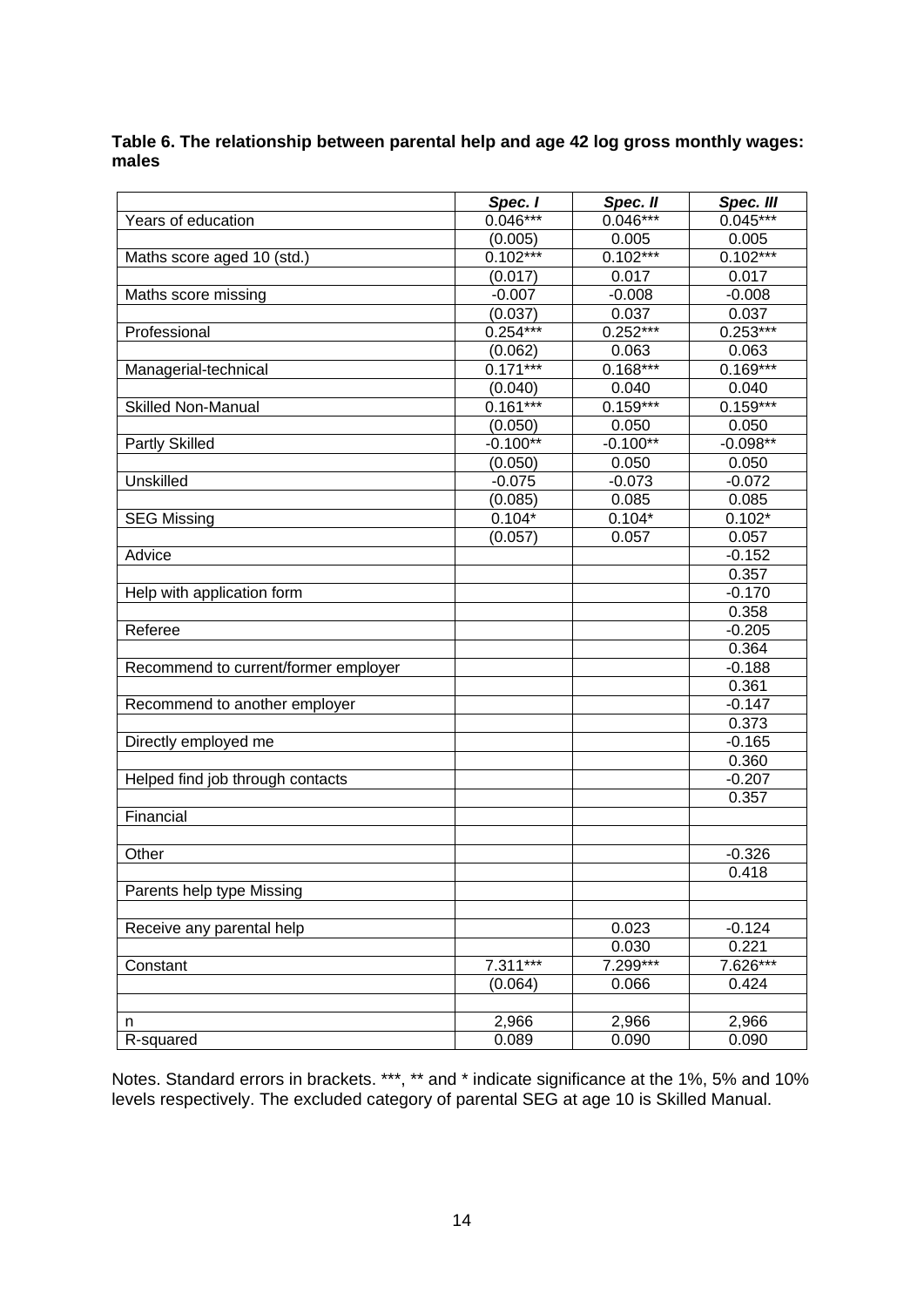#### **Table 7. The relationship between parental help and age 42 log gross monthly wages: females**

|                                      | Spec. I    | Spec. II   | Spec. III  |
|--------------------------------------|------------|------------|------------|
| Years of education                   | $0.059***$ | $0.059***$ | $0.059***$ |
|                                      | (0.005)    | 0.005      | 0.005      |
| Maths score aged 10 (std.)           | $0.162***$ | $0.162***$ | $0.162***$ |
|                                      | (0.018)    | 0.018      | 0.018      |
| Maths score missing                  | 0.037      | 0.038      | 0.038      |
|                                      | (0.038)    | 0.038      | 0.038      |
| Professional                         | $0.181***$ | $0.176**$  | $0.178**$  |
|                                      | (0.069)    | 0.070      | 0.070      |
| Managerial-technical                 | 0.051      | 0.046      | 0.046      |
|                                      | (0.040)    | 0.041      | 0.041      |
| <b>Skilled Non-Manual</b>            | 0.052      | 0.049      | 0.051      |
|                                      | (0.053)    | 0.053      | 0.053      |
| Partly Skilled                       | $-0.063$   | $-0.061$   | $-0.058$   |
|                                      | (0.049)    | 0.049      | 0.049      |
| Unskilled                            | $-0.084$   | $-0.082$   | $-0.088$   |
|                                      | (0.090)    | 0.090      | 0.090      |
| <b>SEG Missing</b>                   | $-0.046$   | $-0.045$   | $-0.046$   |
|                                      | (0.058)    | 0.058      | 0.058      |
| Advice                               |            |            | 0.051      |
|                                      |            |            | 0.597      |
| Help with application form           |            |            | $-0.018$   |
|                                      |            |            | 0.597      |
| Referee                              |            |            | $-0.201$   |
|                                      |            |            | 0.606      |
| Recommend to current/former employer |            |            | 0.017      |
|                                      |            |            | 0.600      |
| Recommend to another employer        |            |            | 0.184      |
|                                      |            |            | 0.611      |
| Directly employed me                 |            |            | $-0.030$   |
|                                      |            |            | 0.601      |
| Helped find job through contacts     |            |            | 0.026      |
|                                      |            |            | 0.597      |
| Financial                            |            |            |            |
|                                      |            |            |            |
| Other                                |            |            | 0.006      |
|                                      |            |            | 0.634      |
| Parents help type Missing            |            |            | 0.264      |
|                                      |            |            | 0.730      |
| Receive any parental help            |            | 0.038      | 0.030      |
|                                      |            | 0.030      | 0.218      |
| Constant                             | $6.474***$ | 6.460***   | 6.459***   |
|                                      | (0.069)    | 0.069      | 0.637      |
|                                      |            |            |            |
| N                                    | 3,187      | 3,187      | 3,187      |
| R-squared                            | 0.100      | 0.100      | 0.102      |

Notes. Standard errors in brackets. \*\*\*, \*\* and \* indicate significance at the 1%, 5% and 10% levels respectively. The excluded category of parental SEG at age 10 is Skilled Manual. Financial help contains no observations.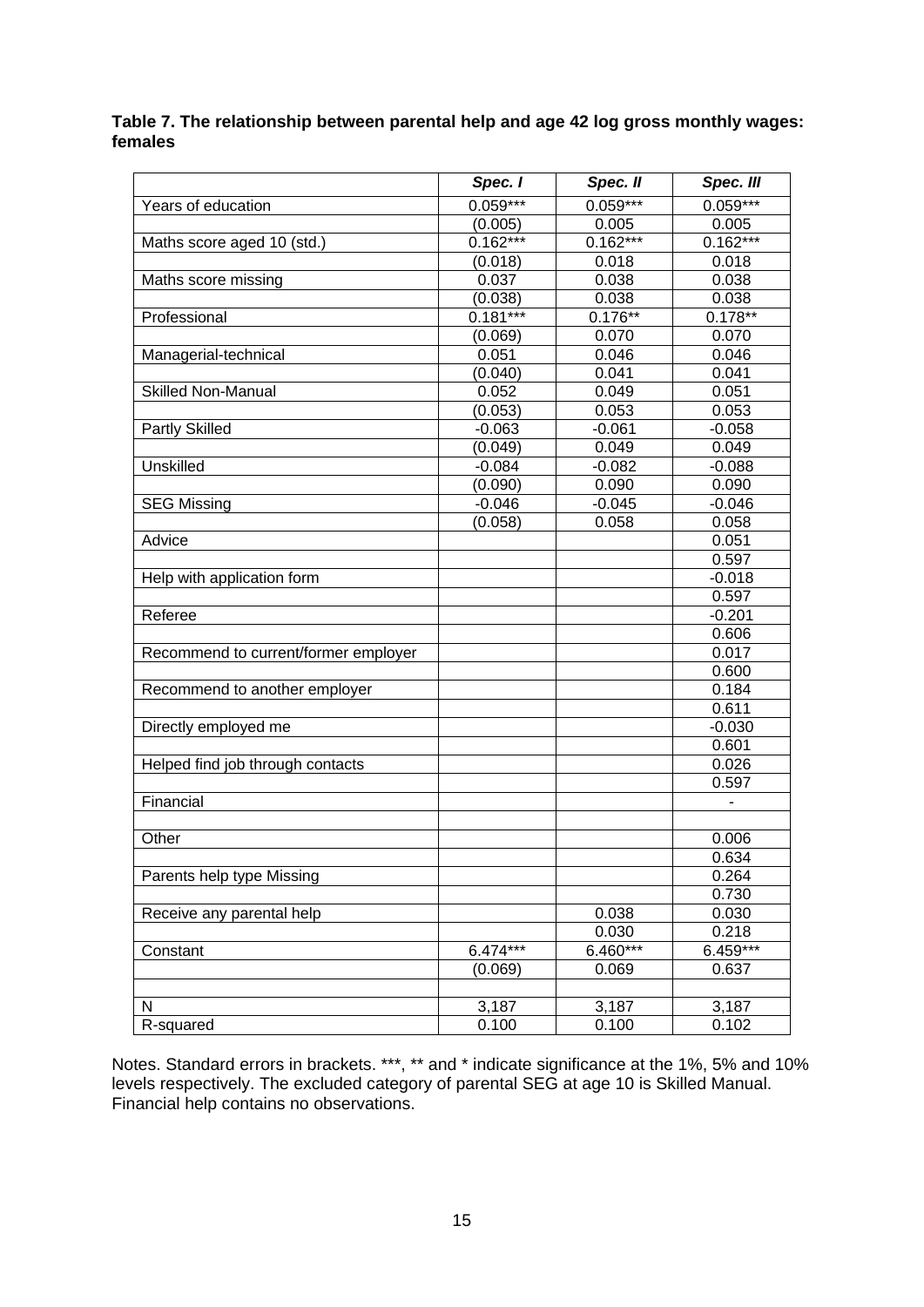Table 8 contains the results of a specification using the subjective valuation of parental help documented earlier in Table 5 and considering its association with wages. The table reports results both for men and women and comparison of the two columns of results underlines the comments made above about the different impact of the parental SEG measures and the control variables by gender. The results provide some validation of the subjective valuations and at the same time are consistent with the explanation of the insignificance of the single dummy for parental help of any type in Tables 6 and 7. Parental help that is reported as having contributed 'a lot' to the individual's career or current occupation is associated with an approximately 10% average wage premium for both men and women, although the coefficients are not that well determined (t=2.5 for men and 2.6 for women). Help that contributed 'not at all' has a negative but insignificant association, while help that contributed 'a little' has a positive but insignificant association. The significant parental SEG coefficients are practically unchanged for men from those in Table 6 – the parental help that contributes 'a lot' or 'a little' does not help explain the association of higher parental occupations with wages.

|                             | Male       | <b>Female</b> |
|-----------------------------|------------|---------------|
| Years of education          | $0.046***$ | $0.058***$    |
|                             | (0.005)    | (0.005)       |
| Maths score aged 10 (std.)  | $0.104***$ | $0.164***$    |
|                             | (0.017)    | (0.018)       |
| Maths score missing         | $-0.003$   | 0.038         |
|                             | (0.037)    | (0.038)       |
| Professional                | $0.252***$ | $0.182***$    |
|                             | (0.063)    | (0.069)       |
| Managerial-technical        | $0.165***$ | 0.046         |
|                             | (0.040)    | (0.041)       |
| <b>Skilled Non-Manual</b>   | $0.159***$ | 0.051         |
|                             | (0.050)    | (0.053)       |
| Partly Skilled              | $-0.096*$  | $-0.059$      |
|                             | (0.050)    | (0.049)       |
| Unskilled                   | $-0.068$   | $-0.085$      |
|                             | (0.085)    | (0.089)       |
| <b>SEG Missing</b>          | $0.108*$   | $-0.044$      |
|                             | (0.057)    | (0.058)       |
| Help contributed a lot      | $0.100**$  | $0.117***$    |
|                             | (0.042)    | (0.045)       |
| Help contributed a little   | 0.048      | $0.074*$      |
|                             | (0.040)    | (0.043)       |
| Help contributed not at all | $-0.049$   | $-0.055$      |
|                             | (0.039)    | (0.042)       |
| Constant                    | $7.288***$ | 6.465***      |
|                             | (0.066)    | (0.069)       |
|                             |            |               |
| N                           | 2,966      | 3,187         |
| R-squared                   | 0.091      | 0.103         |

#### **Table 8. Self-valuation of parental help and its association with age 42 log gross monthly wages**

Notes. Standard errors in brackets. \*\*\*, \*\* and \* indicate significance at the 1%, 5% and 10% levels respectively. The excluded category of parental SEG at age 10 is Skilled Manual.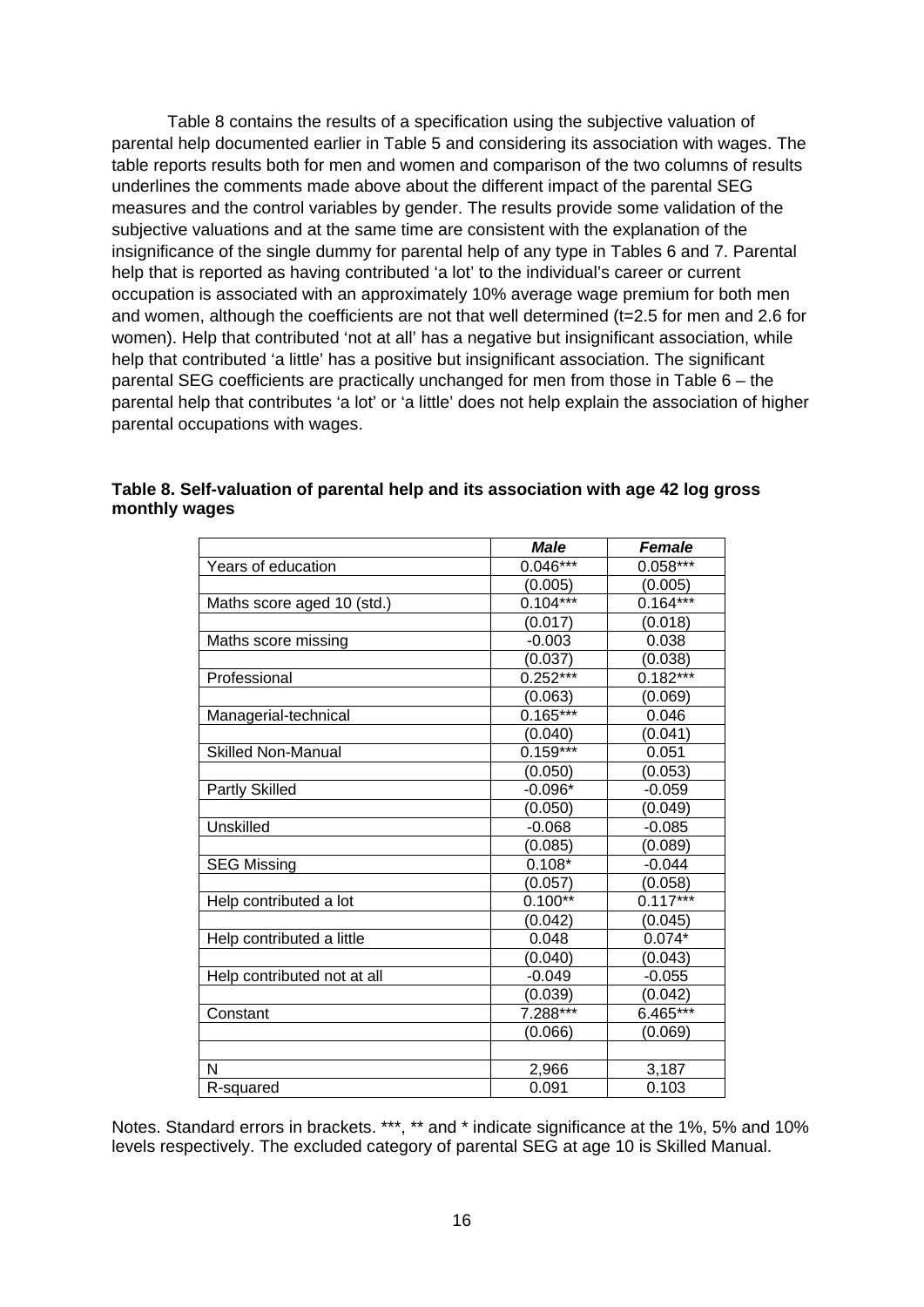In Tables 9-11 we repeat the exercise for the individual's SEG at age 42 as the outcome of interest. We again use OLS regression despite the ordinal nature of the dependent variable (coding unskilled as 1 through to professional as 6 and dropping cases with missing SEG). Column 1 in Table 9 (men) and Table 10 (women) contains the parental SEG variables but no controls – the result here measure all direct and indirect association of parental and offspring SEG, just as the in the transition matrix reported earlier in Table 5. In column 2 we add the education and ability variables, in column 3 the single parental help variable, and then adding additional type of help variables in column 4. Table 11 is the analogue of Table 8, with results for both men and women of a model with three dummy variables for subjective valuation of any help received.

The results suggest a strong relationship between parental SEG and the cohort member's own SEG for both men and women. Much of this correlation is explained by the fact that higher parental SEG is associated with the cohort member having more education and higher levels of ability. However, once these factors are controlled in the model, a strong relationship between parental SEG and an individual's SEG at age 42 persists, particularly for men. This strong link between parental SEG and own SEG is therefore not entirely explained by higher levels of education and ability. We then explore whether parental assistance can explain this strong relationship. However, just as in the wage models above, we find that individuals who report receiving help from their parents do not achieve higher occupational status in the labour market at age 42. The use of parental support does not therefore explain the strong residual relationship we observe between parental and own SEG.

In contrast to the results for wages, for men there is no indication in Table 11 that the individual's subjective valuation that help received has contributed 'a lot' to the SEG attained at age 42, indeed the estimated coefficient is negative albeit insignificant. But for women the same pattern is found of help that is reported as important being associated with a statistically increase in the value of the outcome variable (t=2.5), controlling for other factors. The estimated coefficient (0.142) may seem modest in size when viewed against the range of the dependent variable (1 to 6) but is similar in magnitude to that on the dummy variable for a parent age 10 in the managerial-technical group.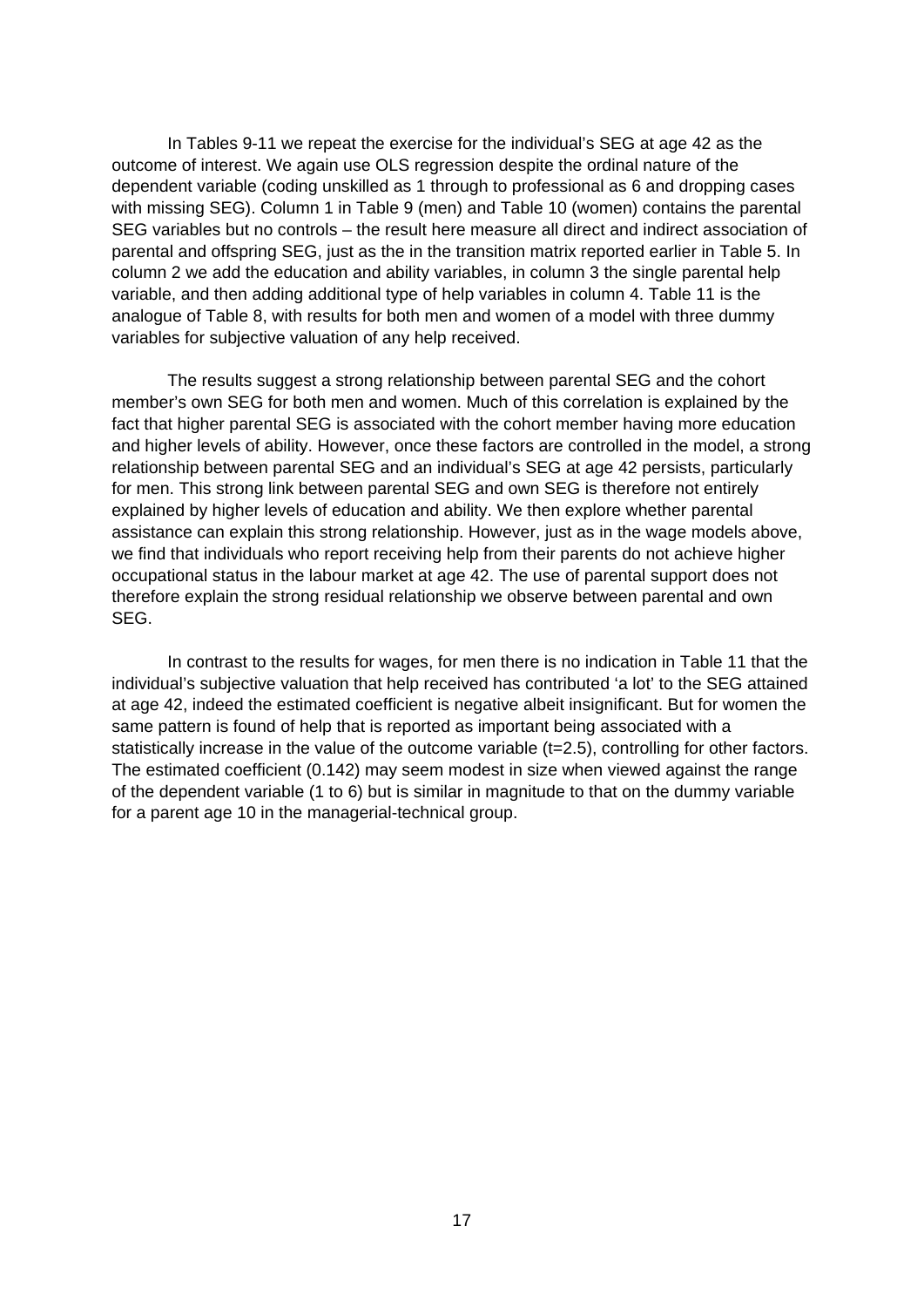|                                      | Spec. V     | Spec. VI   | Spec. VII  | Spec. VIII |
|--------------------------------------|-------------|------------|------------|------------|
| Years of education                   |             | $0.121***$ | $0.121***$ | $0.121***$ |
|                                      |             | (0.006)    | (0.006)    | (0.006)    |
| Maths score aged 10 (std.)           |             | $0.258***$ | $0.259***$ | $0.256***$ |
|                                      |             | (0.024)    | (0.024)    | (0.024)    |
| Maths score missing                  |             | $-0.032$   | $-0.032$   | $-0.035$   |
|                                      |             | (0.045)    | (0.045)    | (0.045)    |
| Professional                         | 0.955***    | $0.460***$ | $0.462***$ | $0.451***$ |
|                                      | (0.083)     | (0.080)    | (0.080)    | (0.080)    |
| Managerial-technical                 | $0.540***$  | $0.299***$ | $0.302***$ | $0.300***$ |
|                                      | (0.051)     | (0.048)    | (0.048)    | (0.048)    |
| <b>Skilled Non-Manual</b>            | $0.483***$  | 0.296***   | $0.298***$ | 0.296***   |
|                                      | (0.066)     | (0.062)    | (0.062)    | (0.062)    |
| <b>Partly Skilled</b>                | $-0.119*$   | $-0.067$   | $-0.068$   | $-0.065$   |
|                                      | (0.066)     | (0.061)    | (0.061)    | (0.061)    |
| Unskilled                            | $-0.369***$ | $-0.263**$ | $-0.264**$ | $-0.260**$ |
|                                      | (0.114)     | (0.106)    | (0.106)    | (0.106)    |
| <b>SEG Missing</b>                   | $0.156**$   | 0.095      | 0.095      | 0.090      |
|                                      | (0.073)     | (0.068)    | (0.068)    | (0.068)    |
| Advice                               |             |            |            | 0.040      |
|                                      |             |            |            | (0.165)    |
| Help with application form           |             |            |            | $-0.042$   |
|                                      |             |            |            | (0.168)    |
| Referee                              |             |            |            | 0.087      |
|                                      |             |            |            | (0.184)    |
| Recommend to current/former employer |             |            |            | $-0.107$   |
|                                      |             |            |            | (0.175)    |
| Recommend to another employer        |             |            |            | $-0.176$   |
|                                      |             |            |            | (0.198)    |
| Directly employed me                 |             |            |            | 0.089      |
|                                      |             |            |            | (0.170)    |
| Helped find job through contacts     |             |            |            | $-0.164$   |
|                                      |             |            |            | (0.164)    |
| Financial                            |             |            |            | $0.567*$   |
|                                      |             |            |            | (0.335)    |
| Other                                |             |            |            | $-0.053$   |
|                                      |             |            |            | (0.271)    |
| Parents help type Missing            |             |            |            | $-1.646*$  |
|                                      |             |            |            | (0.990)    |
| Receive any parental help            |             |            | $-0.024$   | $-0.034$   |
|                                      |             |            | (0.036)    | (0.249)    |
| Constant                             | 3.865***    | 2.497***   | 2.510***   | $2.562***$ |
|                                      | (0.032)     | (0.078)    | (0.081)    | (0.282)    |
|                                      |             |            |            |            |
| N                                    | 3,890       | 3,877      | 3,877      | 3,877      |
| R-squared                            | 0.070       | 0.199      | 0.199      | 0.205      |

### **Table 9. The relationship between parental help and age 42 SEG: males**

Notes. Standard errors in brackets. \*\*\*, \*\* and \* indicate significance at the 1%, 5% and 10% levels respectively. The excluded category of parental SEG at age 10 is Skilled Manual.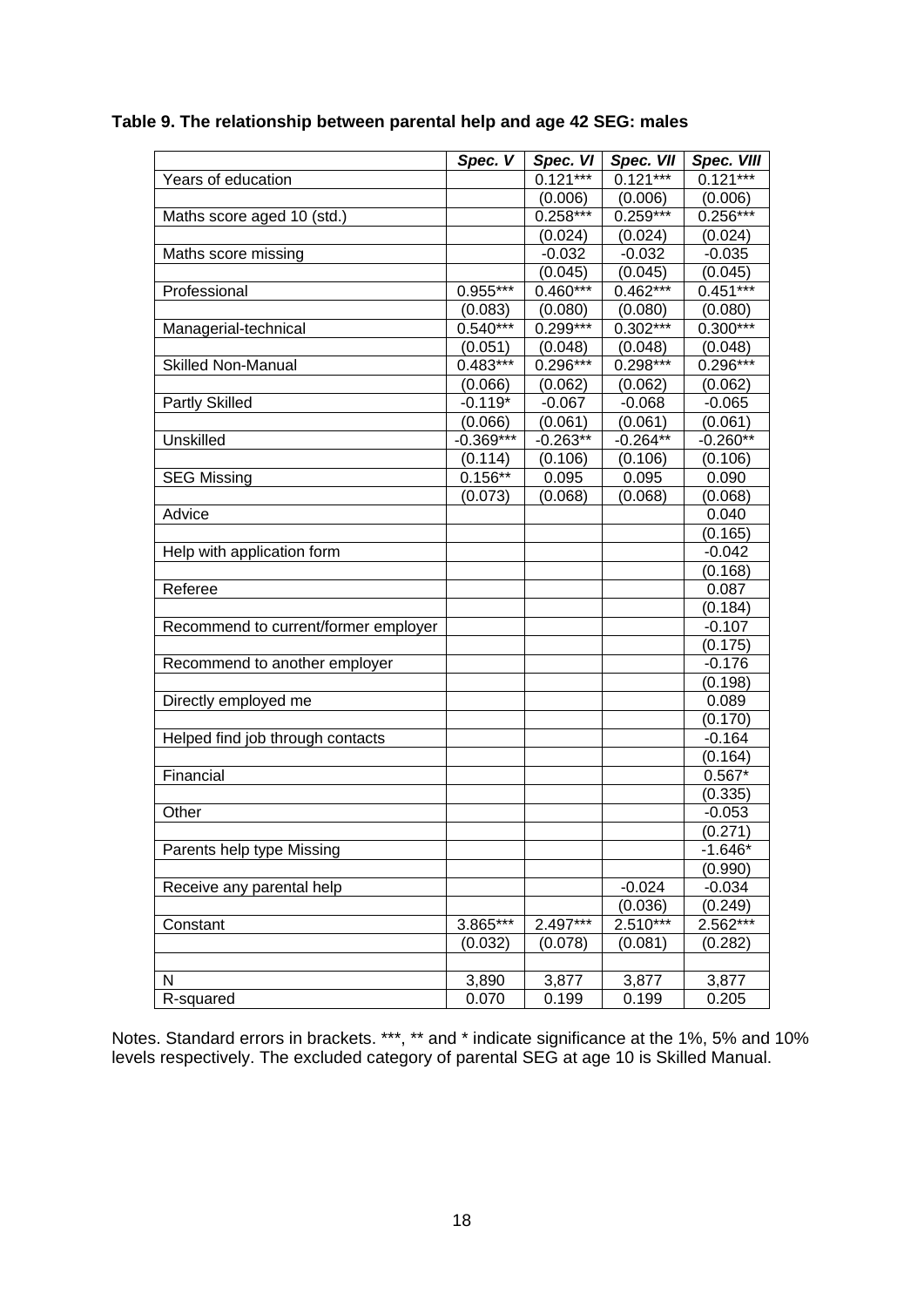|  | Table 10. The relationship between parental help and age 42 SEG: females |
|--|--------------------------------------------------------------------------|
|--|--------------------------------------------------------------------------|

|                                      | Spec. V    | Spec. VI   | Spec. VII  | <b>Spec. VIII</b> |
|--------------------------------------|------------|------------|------------|-------------------|
| Years of education                   |            | $0.093***$ | $0.093***$ | $0.092***$        |
|                                      |            | (0.007)    | (0.007)    | (0.007)           |
| Maths score aged 10 (std.)           |            | $0.255***$ | $0.255***$ | $0.253***$        |
|                                      |            | (0.025)    | (0.025)    | (0.025)           |
| Maths score missing                  |            | $-0.011$   | $-0.011$   | $-0.008$          |
|                                      |            | (0.048)    | (0.048)    | (0.048)           |
| Professional                         | $0.727***$ | $0.315***$ | $0.309***$ | $0.301***$        |
|                                      | (0.087)    | (0.086)    | (0.086)    | (0.086)           |
| Managerial-technical                 | $0.380***$ | $0.147***$ | $0.139***$ | $0.132***$        |
|                                      | (0.051)    | (0.050)    | (0.051)    | (0.051)           |
| <b>Skilled Non-Manual</b>            | $0.201***$ | 0.067      | 0.062      | 0.052             |
|                                      | (0.069)    | (0.067)    | (0.067)    | (0.067)           |
| <b>Partly Skilled</b>                | $-0.089$   | $-0.063$   | $-0.062$   | $-0.060$          |
|                                      | (0.065)    | (0.062)    | (0.062)    | (0.062)           |
| Unskilled                            | $-0.257**$ | $-0.108$   | $-0.103$   | $-0.097$          |
|                                      | (0.116)    | (0.111)    | (0.111)    | (0.111)           |
| <b>SEG Missing</b>                   | $-0.107$   | $-0.137*$  | $-0.134*$  | $-0.137*$         |
|                                      | (0.075)    | (0.072)    | (0.072)    | (0.072)           |
| Advice                               |            |            |            | $-0.275$          |
|                                      |            |            |            | (0.573)           |
| Help with application form           |            |            |            | $-0.219$          |
|                                      |            |            |            | (0.574)           |
| Referee                              |            |            |            | $-0.527$          |
|                                      |            |            |            | (0.588)           |
| Recommend to current/former employer |            |            |            | $-0.430$          |
|                                      |            |            |            | (0.579)           |
| Recommend to another employer        |            |            |            | $-0.155$          |
|                                      |            |            |            | (0.597)           |
| Directly employed me                 |            |            |            | $-0.252$          |
|                                      |            |            |            | (0.579)           |
| Helped find job through contacts     |            |            |            | $-0.432$          |
|                                      |            |            |            | (0.575)           |
| Financial                            |            |            |            |                   |
|                                      |            |            |            |                   |
| Other                                |            |            |            | $-0.583$          |
|                                      |            |            |            | (0.632)           |
| Parents help type Missing            |            |            |            | $-0.829$          |
|                                      |            |            |            | (0.809)           |
| Receive any parental help            |            |            | 0.055      | $-0.212$          |
|                                      |            |            | (0.038)    | (0.271)           |
| Constant                             | $3.979***$ | $2.951***$ | 2.930***   | $3.522***$        |
|                                      | (0.032)    | (0.085)    | (0.087)    | (0.638)           |
|                                      |            |            |            |                   |
| n                                    | 3,767      | 3,759      | 3,759      | 3,759             |
| R-squared                            | 0.039      | 0.126      | 0.127      | 0.130             |

Notes. Standard errors in brackets. \*\*\*, \*\* and \* indicate significance at the 1%, 5% and 10% levels respectively. The excluded category of parental SEG at age 10 is Skilled Manual. Financial help contains no observations.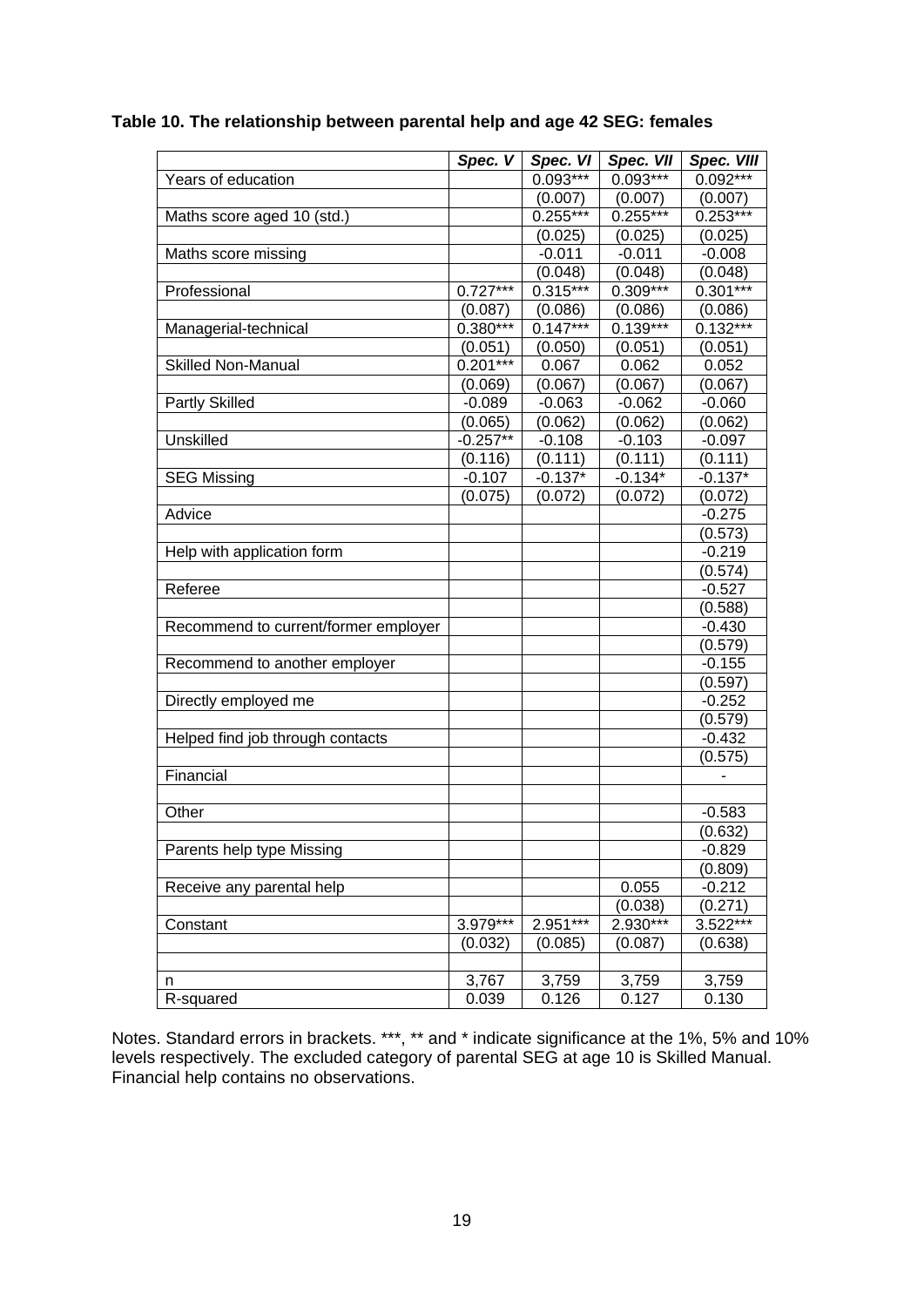|                             | Male       | <b>Female</b> |
|-----------------------------|------------|---------------|
| Years of education          | $0.120***$ | $0.093***$    |
|                             | 0.006      | 0.007         |
| Maths score aged 10 (std.)  | $0.257***$ | $0.256***$    |
|                             | 0.024      | 0.025         |
| Maths score missing         | $-0.030$   | $-0.012$      |
|                             | 0.045      | 0.048         |
| Professional                | $0.458***$ | $0.311***$    |
|                             | 0.080      | 0.086         |
| Managerial-technical        | $0.301***$ | $0.138***$    |
|                             | 0.048      | 0.051         |
| <b>Skilled Non-Manual</b>   | $0.296***$ | 0.065         |
|                             | 0.062      | 0.067         |
| <b>Partly Skilled</b>       | $-0.072$   | $-0.060$      |
|                             | 0.061      | 0.062         |
| Unskilled                   | $-0.263**$ | $-0.105$      |
|                             | 0.106      | 0.111         |
| <b>SEG Missing</b>          | 0.096      | $-0.137*$     |
|                             | 0.068      | 0.072         |
| Help contributed a lot      | $-0.057$   | $0.142**$     |
|                             | 0.050      | 0.056         |
| Help contributed a little   | 0.035      | 0.066         |
|                             | 0.050      | 0.054         |
| Help contributed not at all | $-0.024$   | $-0.024$      |
|                             | 0.048      | 0.052         |
| Constant                    | 2.513***   | 2.930***      |
|                             | 0.081      | 0.087         |
|                             |            |               |
| n                           | 3,877      | 3,759         |
| R-squared                   | 0.200      | 0.128         |

#### **Table 11. Self-valuation of parental help and its association with age 42 SEG**

Notes. Standard errors in brackets. \*\*\*, \*\* and \* indicate significance at the 1%, 5% and 10% levels respectively. The excluded category of parental SEG at age 10 is Skilled Manual.

## **5. Conclusions**

In this paper we have produced new evidence from the 1970 British Birth Cohort Study on the prevalence of help in the job market from parents, other relatives and friends. In doing so we have also reported new estimates of the extent of social mobility in Britain today, specifically on the strong association between parental socio-economic group when cohort members were aged 10 and their own socio-economic group and earnings aged 42. Our findings are stark: a person's socio-economic background continues to have a persistent and large impact on their eventual occupation and earnings. Much of this impact is via the effect of parental SEG on an individual's ability and education. However, beyond that it remains true for this cohort that parental SEG is strongly associated with own SEG, even after allowing for the impact of family background on ability and education. Intra-generational social mobility continues to be constrained in England.

We then considered an important route by which parental SEG might influence an individual's labour market success, namely through the use of networks and specifically assistance in the labour market from parents. Reported help in the job market is widespread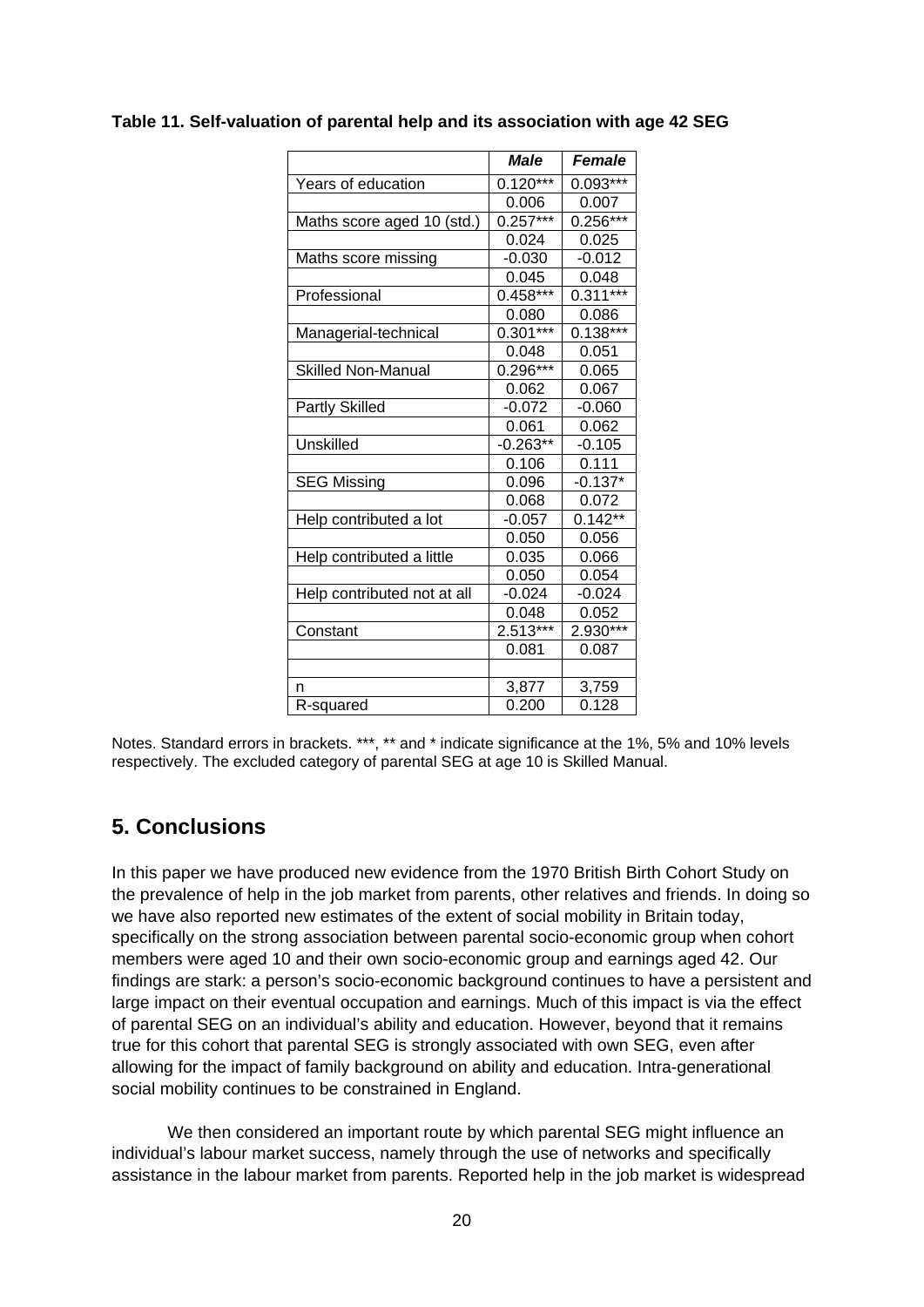– about a half of the cohort report help from parents and about a half report help from parents and friends. Advice is easily the most widely reported type of help, especially from parents, but a substantial proportion of respondents report that parents helped them find a job through their contacts (29% of men and 21% of women) or that other relatives or friends helped in this way (25% of men and 16% of women). Recommendation to a current or former employer is also quite widely reported.

Parental help has a clear social gradient, being more common for individuals with parents from higher socio-economic groups and higher levels of family incomes, while help from other relatives and friends has little association with family socio-economic background. However, it is help in the form of advice and assistance with applications forms that drives this social gradient of parental help. Help from parents in the form of recommendation to a current or former employer or in finding a job through their contacts has little apparent relationship with parental socio-economic status.

Our results indicate that individuals who report receiving help from their parents do not have higher earnings than those who do not receive such help, nor do they have higher status occupations. It would seem therefore that parental help is not necessarily beneficial in the labour market and certainly parental help cannot explain the very strong relationship between parental SEG and own SEG. One might imagine this is because some help is more beneficial than others. About a third of people receiving parental help report that they believe it contributed a lot to their career or current occupation. Individuals who report receiving help from their parents that contributed a lot to their career do appear to have significantly higher wages at age 42, controlling for other factors. This is the case for both men and women but only for women could we also find an association of parental help of this type with the individual's occupation (defined in broad categories) at age 42. For both genders and for both wages and occupations, help viewed by the respondent as having made no contribution to their career or occupation was confirmed as having no association with their wage or broad occupation. The implication here is that not all help is valuable but where help is perceived as having value by the cohort member (CM), the CM is more likely to have higher earnings.

In conclusion, we were unable to identify a clear causal link between any particular type of help – advice, help through contacts etc. – and cohort members' wages or occupations. This implies that other factors and mechanisms must explain the strong intergenerational relationship between parent and CM wages and occupational status. This is an important finding, given that the work also highlights the persistent strong relationship between parental occupation and the CM's own occupation, particularly for males. It is striking that the role of parental SEG in predicting future labour market success is far stronger for males and also goes beyond an impact from parental SEG on the CM's ability and education. Future work could therefore usefully be focused on two features of this literature. First, we need to develop better measures of the extent to which a parent is supporting their child in school and in the labour market. Indeed measurement error in the measures of help may well explain the insignificant relationship between help and wages, if the error is classical. Second, we might consider alternative explanations for the link between parental SEG and own SEG and, on the basis of the findings here, we might also usefully explore differences in the way that parental SEG impacts on men and women's eventual labour market success.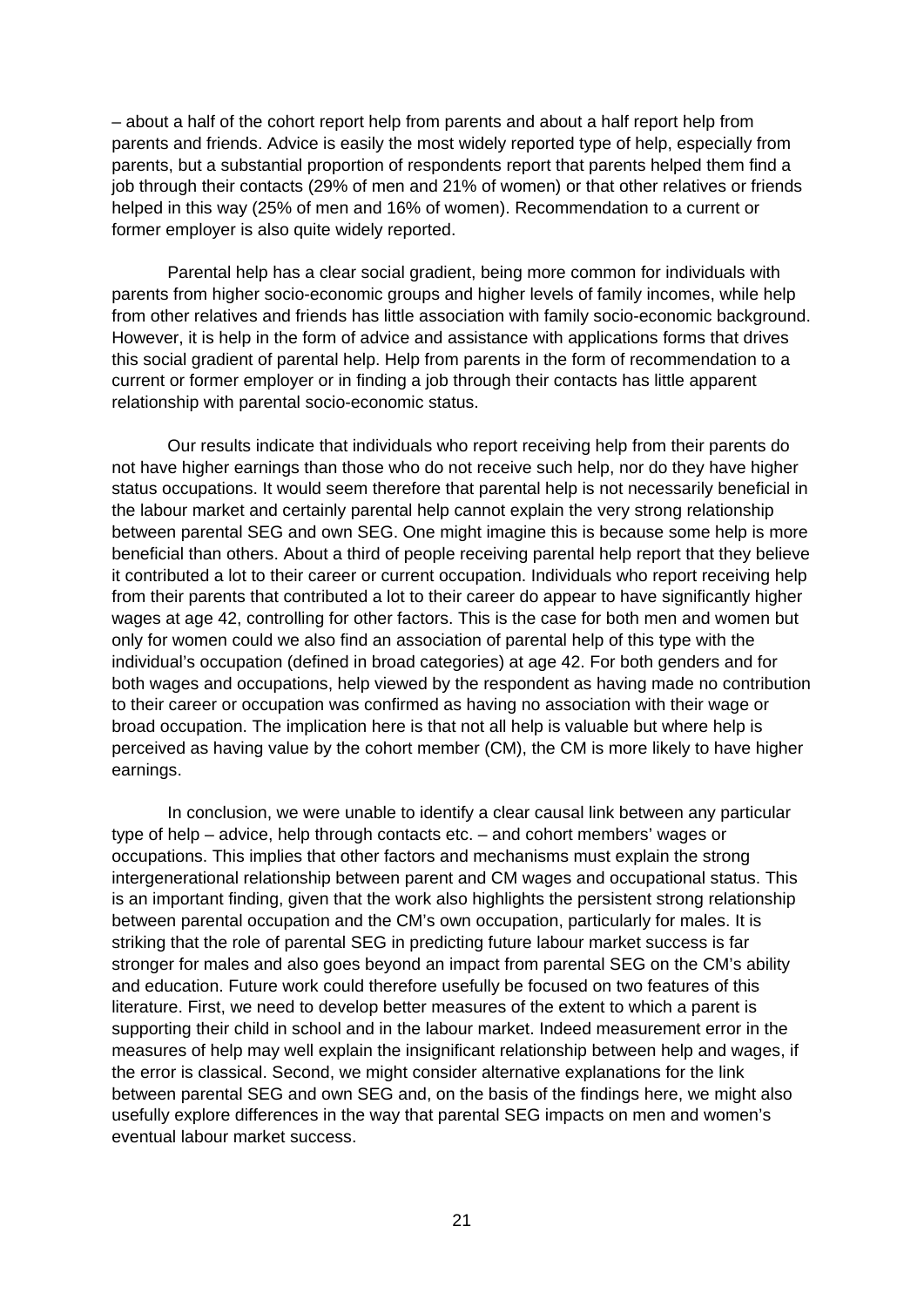# **References**

- Bingley, P., Corak, M., & Westergård-Nielsen, N. (2011) 'The Intergenerational Transmission of Employers in Canada and Denmark'. IZA Discussion Paper No. 5593
- Blanden, J., & Machin, S. (2004) 'Educational Inequality and the Expansion of UK Higher Education'. *Scottish Journal of Political Economy, 51*, 230-249.
- Blanden, J., Goodman, A., Gregg, P., & Machin, S. (2004) 'Changes in intergenerational mobility in Britain', in Corak, M. (ed) Generational Income Mobility in North America and Europe. Cambridge University Press, Cambridge.
- Blanden, J., Gregg, P., & Macmillan, L. (2013) 'Intergenerational Persistence in Income and Social Class: The Impact of Within-Group Inequality'. *Journal of Royal Statistical Society Series A: Statistics in Society, 176 (2),* 541-563.
- Bukodi, E., & Goldthorpe, J. H. (2011) 'Social Class Returns to Higher Education: Chances of Access to the Professional and Managerial Salariat for Men in Three British Birth Cohorts'. *Longitudinal and Life Course Studies, vol 2*, 1-71.
- Cabinet Office (2009) '*Unleashing Aspirations: The Final Report of the Panel on Fair Access to the Professions'*. London: Information Policy Team.
- Cabinet Office (2011) '*Opening Doors, Breaking Barriers: A Strategy for Social Mobility'.*  London: Information Policy Team.
- Cabinet Office (2012*) 'Fair Access to Professional Careers: A Progress Report by the Independent Reviewer on Social Mobility and Child Poverty'*. London: Information Policy Team.
- Coleman, J. S. (1990) 'Foundations of Social Theory'. Cambridge, MA: Harvard University Press.
- Corak, M., & Piraino, P. (2010) '*The Intergenerational Transmission of Employers'*. IZA Discussion Paper No. 4819
- Erikson, R., & Goldthorpe, J. (2010) 'Has social mobility in Britain decreased? Reconciling divergent findings on income and class mobility'. *British Journal of Sociology, 61*, 211-230.
- Ermisch, J., Jantti, M., & Smeeding., T. (2012) *The Intergenerational Transmissions of Advantage,* New York: Russell Sage Foundation.
- Fernandez, R. M., & Castilla, E. J. (2001) 'How much is that network worth? Social capital in employee referral networks'. *Social Capital: Theory and Research*, 85-104.
- Goldthorpe, J. (2013) 'Understanding and Misunderstanding Social Mobility in Britain: The Entry of the Economists, the Confusion of Politicians and the Limits of Educational Policy'. *Journal of Social Policy*, *42 (3)*, 431-450.
- Goldthorpe, J., & Mills, C. (2008) 'Trends in intergenerational class mobility in modern Britain: Evidence from National Surveys, 1972-2005'. *National Institute Economic Review, 205*, 83-100.
- Gorard, S. (2008) 'A Re-consideration of Rates of Social Mobility in Britain: Or Why Research Impact is not Always a Good Thing'. *British Journal of Sociology of Education 29*, 317–24.
- Haveman, R., & Wolfe, B. (1995) 'The Determinants of Children's Attainments: A Review of Methods and Findings'. *Journal of Economic Literature*, *33(4)*, 1829-78.
- Holzer, H. J. (1988)' Search Method Use by Unemployed Youth'. *Journal of Labour Economics, Vol. 6(1),* 1-20.
- Ioannides, Y., & Loury, L. (2004) 'Job information networks, neighbourhood effects and inequality'. *Journal of Economic Literature,* Vol. 42(4). pp. 1056-1093